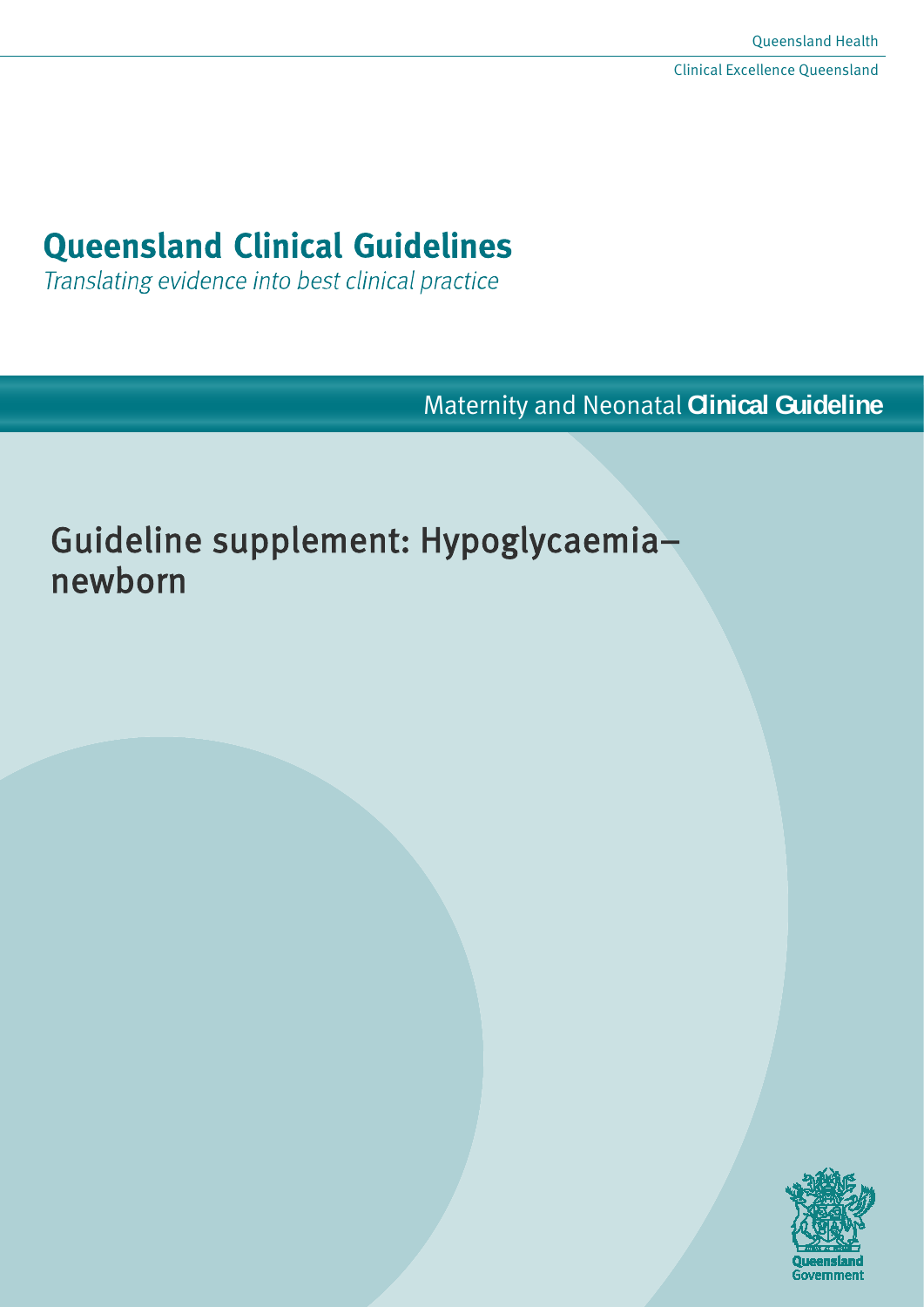#### **Table of Contents**

| $\mathbf{1}$   |       |  |
|----------------|-------|--|
|                | 1.1   |  |
|                | 1.2   |  |
|                | 1.3   |  |
|                | 1.4   |  |
| $\overline{2}$ |       |  |
|                | 2.1   |  |
|                | 2.2   |  |
|                | 2.3   |  |
|                | 2.4   |  |
|                | 2.4.1 |  |
|                | 2.5   |  |
|                | 2.6   |  |
|                | 2.7   |  |
|                |       |  |
|                | 3.1   |  |
| $\overline{4}$ |       |  |
|                | 4.1   |  |
|                | 4.2   |  |
|                | 4.3   |  |
|                | 4.3.1 |  |
|                | 4.3.2 |  |
|                | 4.3.3 |  |
|                | 4.4   |  |
|                | 4.5   |  |
|                | 4.6   |  |
| 5              |       |  |

### **List of Tables**

© State of Queensland (Queensland Health) 2022



This work is licensed under a Creative Commons Attribution-NonCommercial-NoDerivatives V4.0 International licence. In essence, you are free to copy and communicate the work in its current form for non-commercial purposes, as long as you attribute Queensland Clinical Guidelines, Queensland Health and abide by the licence terms. You may not alter or adapt the work in any way. To view a copy of this licence, visit https://creativecommons.org/licenses/by-no nd/4.0/deed.en

For further information contact Queensland Clinical Guidelines, RBWH Post Office, Herston Qld 4029, email Guidelines@health.qld.gov.au For permissions beyond the scope of this licence contact: Intellectual Property Officer, Queensland Health, GPO Box 48, Brisbane Qld 4001, email ip\_officer@health.qld.gov.au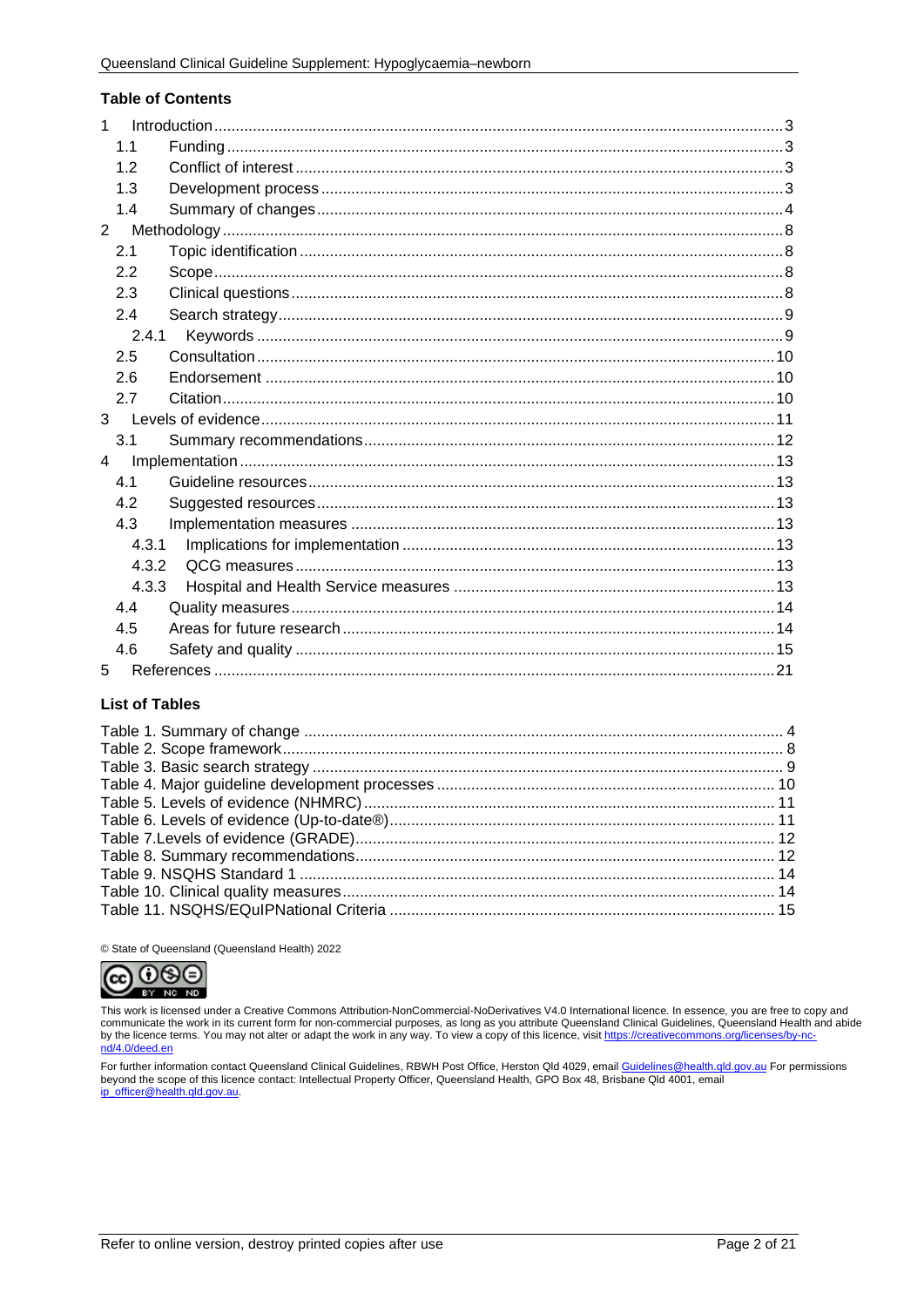# <span id="page-2-0"></span>**1 Introduction**

This document is a supplement to the Queensland Clinical Guideline (QCG) *Hypoglycaemianewborn.* It provides supplementary information regarding guideline development, makes summary recommendations, suggests measures to assist implementation and quality activities and summarises changes (if any) to the guideline since original publication. Refer to the guideline for abbreviations, acronyms, flow charts and acknowledgements.

# <span id="page-2-1"></span>**1.1 Funding**

The development of this guideline was funded by Healthcare Improvement Unit, Queensland Health. Consumer representatives were paid a standard fee. Other working party members participated on a voluntary basis.

## <span id="page-2-2"></span>**1.2 Conflict of interest**

Declarations of conflict of interest were sought from working party members as per the Queensland Clinical Guidelines *[Conflict of Interest](http://www.health.qld.gov.au/qcg/development#coi)* statement. No conflict of interest was identified.

## <span id="page-2-3"></span>**1.3 Development process**

This version of the guideline followed the [QCG Full review](https://www.health.qld.gov.au/__data/assets/pdf_file/0025/364723/o-developprocess.pdf) process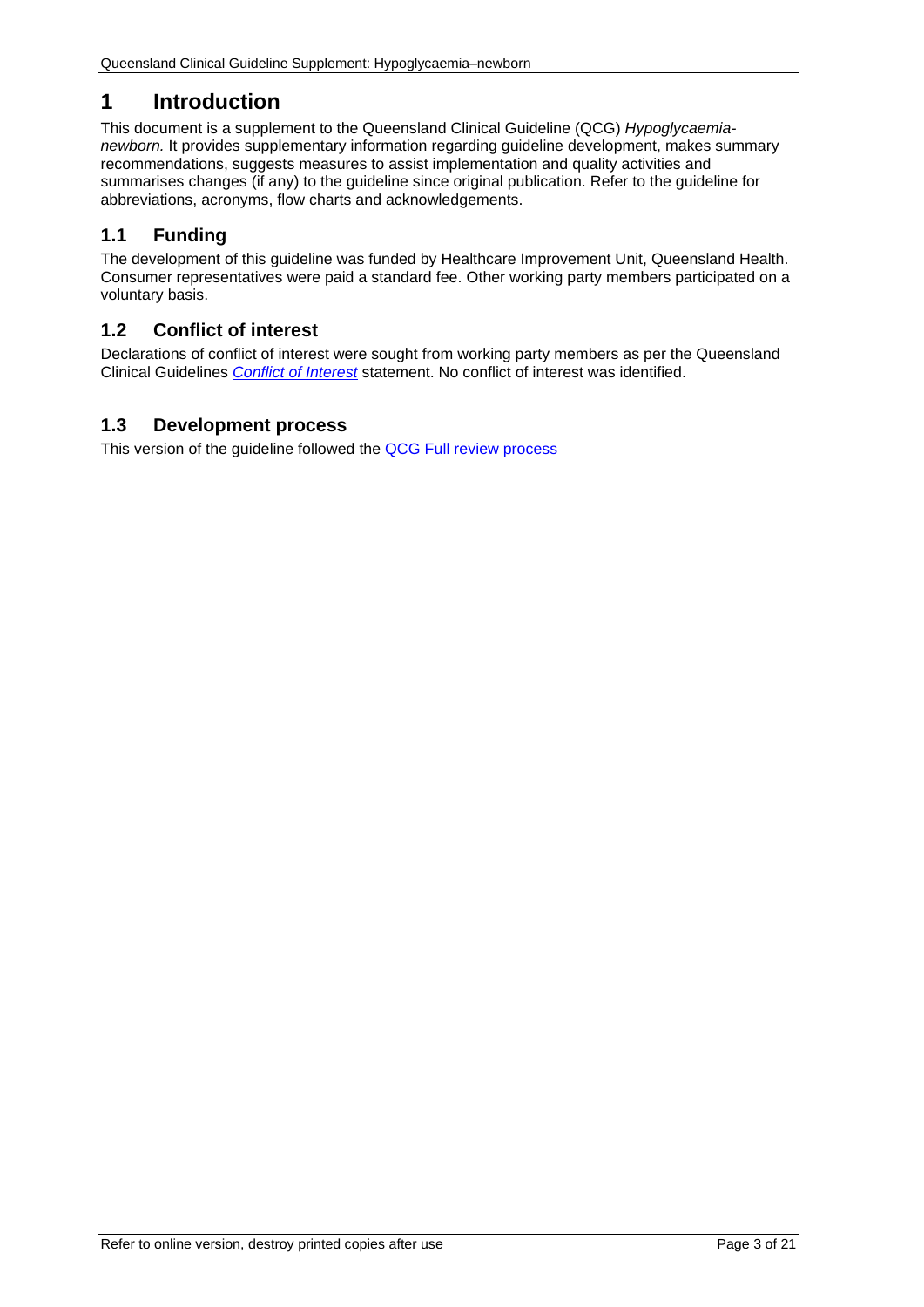## **1.4 Summary of changes**

Queensland clinical guidelines are reviewed every 5 years or earlier if significant new evidence emerges. [Table 1](#page-3-2) provides a summary of changes made to the guidelines since original publication.

<span id="page-3-2"></span>Table 1. Summary of change

<span id="page-3-1"></span><span id="page-3-0"></span>

| <b>Publication date</b><br>Endorsed by:                                                                                                  | <b>Identifier</b> | Summary of major change                                                                                                                                                                                                                                                                                                                                                                                                                                                                                                                                                                                                                                 |
|------------------------------------------------------------------------------------------------------------------------------------------|-------------------|---------------------------------------------------------------------------------------------------------------------------------------------------------------------------------------------------------------------------------------------------------------------------------------------------------------------------------------------------------------------------------------------------------------------------------------------------------------------------------------------------------------------------------------------------------------------------------------------------------------------------------------------------------|
| February 2010                                                                                                                            | M1002.8-V1-R12    | • First publication                                                                                                                                                                                                                                                                                                                                                                                                                                                                                                                                                                                                                                     |
| August 2011                                                                                                                              | MN10.8-V2-R12     | • New website. Name and format changes                                                                                                                                                                                                                                                                                                                                                                                                                                                                                                                                                                                                                  |
| <b>July 2012</b>                                                                                                                         | MN10.8-V3-R12     | • Hydrochlorothiazide dose corrected<br>• Reference to Neofax added                                                                                                                                                                                                                                                                                                                                                                                                                                                                                                                                                                                     |
| August 2013                                                                                                                              | MN13.8-V4-R18     | • First review of key amendments:<br>o Name of guideline changed from Neonatal hypoglycaemia and blood glucose monitoring to Newborn<br>hypoglycaemia<br>o BGL monitoring recommendations<br>o Definition of severe hypoglycaemia<br>o Addition of flow charts<br>o Supplement published                                                                                                                                                                                                                                                                                                                                                                |
| <b>June 2015</b>                                                                                                                         | MN13.8-V5-R18     | • Amendment: indications for the option of using glucose gel 10% included<br>• Author changed to Queensland Clinical Guidelines<br>• Front cover updated                                                                                                                                                                                                                                                                                                                                                                                                                                                                                                |
| September 2019<br><b>QCG Steering</b><br><b>Committee</b><br><b>Statewide Maternity</b><br>and Neonatal Clinical<br><b>Network (QLD)</b> | MN19.8-V11-R24    | • Full review<br>• Additional information added about:<br>o Use of glucose gel 40% and presentation of medication<br>o Calculation and preparation of glucose concentrations for IV administration<br>o Use of glucagon early in treatment<br>o Reference to NeoMedQ monographs for medication doses and other information<br>o BGL levels for baby greater than 24 hours and when to cease monitoring<br>• Addition of nurse practitioner to review baby<br>Investigations prioritised<br>Information added about six hour fast test<br>Flowcharts separated into 3 levels of care-screening, BGL1.5 mmol/L-2.5 mmol/L and BGL less than 1.5<br>mmol/L |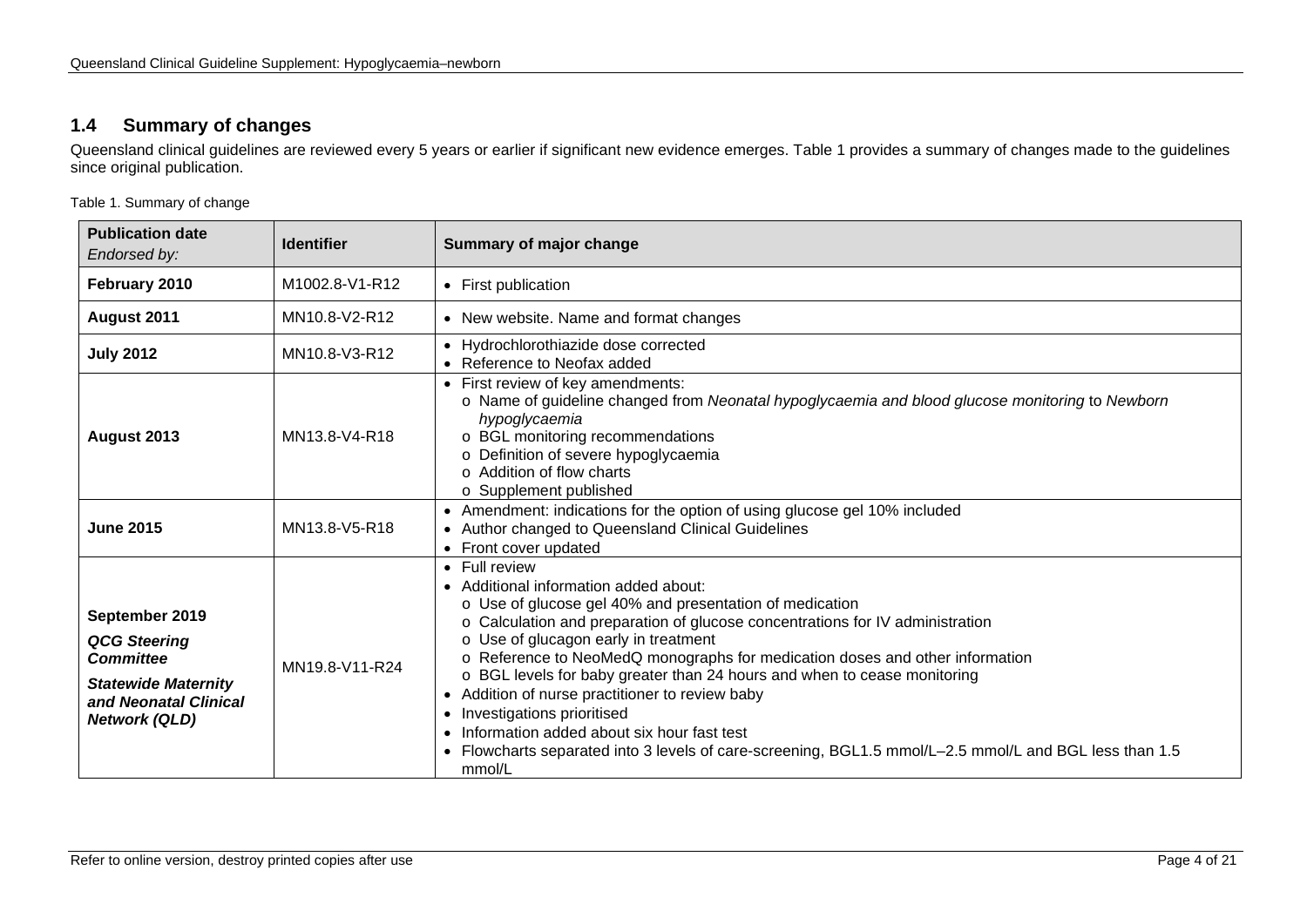| <b>Publication date</b> | <b>Identifier</b> | <b>Summary of major change</b>                                                                                                                                                                                                                                                                                                                                                                                                                                                                                                                                                                                                                                                                                                                                                                                                                                                                                                                                                                                                                                                                                                                                                          |  |
|-------------------------|-------------------|-----------------------------------------------------------------------------------------------------------------------------------------------------------------------------------------------------------------------------------------------------------------------------------------------------------------------------------------------------------------------------------------------------------------------------------------------------------------------------------------------------------------------------------------------------------------------------------------------------------------------------------------------------------------------------------------------------------------------------------------------------------------------------------------------------------------------------------------------------------------------------------------------------------------------------------------------------------------------------------------------------------------------------------------------------------------------------------------------------------------------------------------------------------------------------------------|--|
| October 2019            | MN19.8-V11-R24    | • Amendments<br>o Flowchart: Risk factors in Preventative care of the well at risk (for hypoglycaemia) newborn baby<br>Meconium stained liquor to meconium aspiration syndrome<br>• Table 2 Maternal risk factors<br>o Maternal medications-Terbutaline<br>• Words added as tocolysis within previous 48 hours<br>o Maternal conditions—Maternal pre-eclampsia/eclampsia or hypertension or other conditions causing<br>placental insufficiency<br>• Words added from any cause<br>Reference amended                                                                                                                                                                                                                                                                                                                                                                                                                                                                                                                                                                                                                                                                                    |  |
| <b>March 2021</b>       | MN19.8-V11-R24    | • Amendment: 3.1 Screening and assessment of at risk baby (asymptomatic) Table 5 Screening<br>o From: If glucometer BGL is less than or equal to 2 mmol/L, confirmation by a validated diagnostic testing<br>method is recommended<br>o To: If glucometer BGL is less than or equal to 2 mmol/L, confirmation by a validated diagnostic testing<br>method is essential and urgent<br>• Amendment: Supplement: Table 10. Clinical quality measures<br>o From: Number of glucometer screenings less than 2 mmol/L confirmed by validated test<br>o To: Number of glucometer screenings less than 2.6 mmol/L confirmed by validated test                                                                                                                                                                                                                                                                                                                                                                                                                                                                                                                                                   |  |
| <b>June 2021</b>        | MN19.8-V11-R24    | • Flowchart 1 Preventative care of the well at risk (for hypoglycaemia) newborn baby<br>o Added: Consult with neonatologist if baby is symptomatic, unwell or BGL is less than 1.5 mmol/L<br>• Flowchart 3 Management of neonatal hypoglycaemia (baby symptomatic or BGL < 1.5 mmol/L)<br>○ From: Consult with neonatologist if IV glucose > 10 mg/kg/minute or baby > 48 hours or BGL is difficult to<br>control<br>○ To: Consult with paediatrician or neonatologist if IV glucose > 8 mg/kg/minute or baby 48 hours or BGL is<br>difficult or requires medication to control<br>• Section 4.4.1 BGL monitoring Table 11 BGL measurement added:<br>o Consult with a paediatrician or neonatologist if at any time the BGL is:<br>• Less than 2.6 mmol/L more than three times or<br>• Less than 1.6 mmol/L more than two times<br>• Refer to Table 19 Ongoing long term management<br>• Section 4.5 Intravenous glucose Table 13 IV fluids<br>o From: Discuss baby's management with neonatologist via RSQ if glucagon or hydrocortisone is required:<br>o To: Discuss baby's management with neonatologist via RSQ if glucagon or hydrocortisone, or other<br>medication is required |  |
| September 2021          | MN19.8-V11-R24    | • Flowchart 1 Preventative care of the well at risk (for hypoglycaemia) newborn baby replaced with correct version                                                                                                                                                                                                                                                                                                                                                                                                                                                                                                                                                                                                                                                                                                                                                                                                                                                                                                                                                                                                                                                                      |  |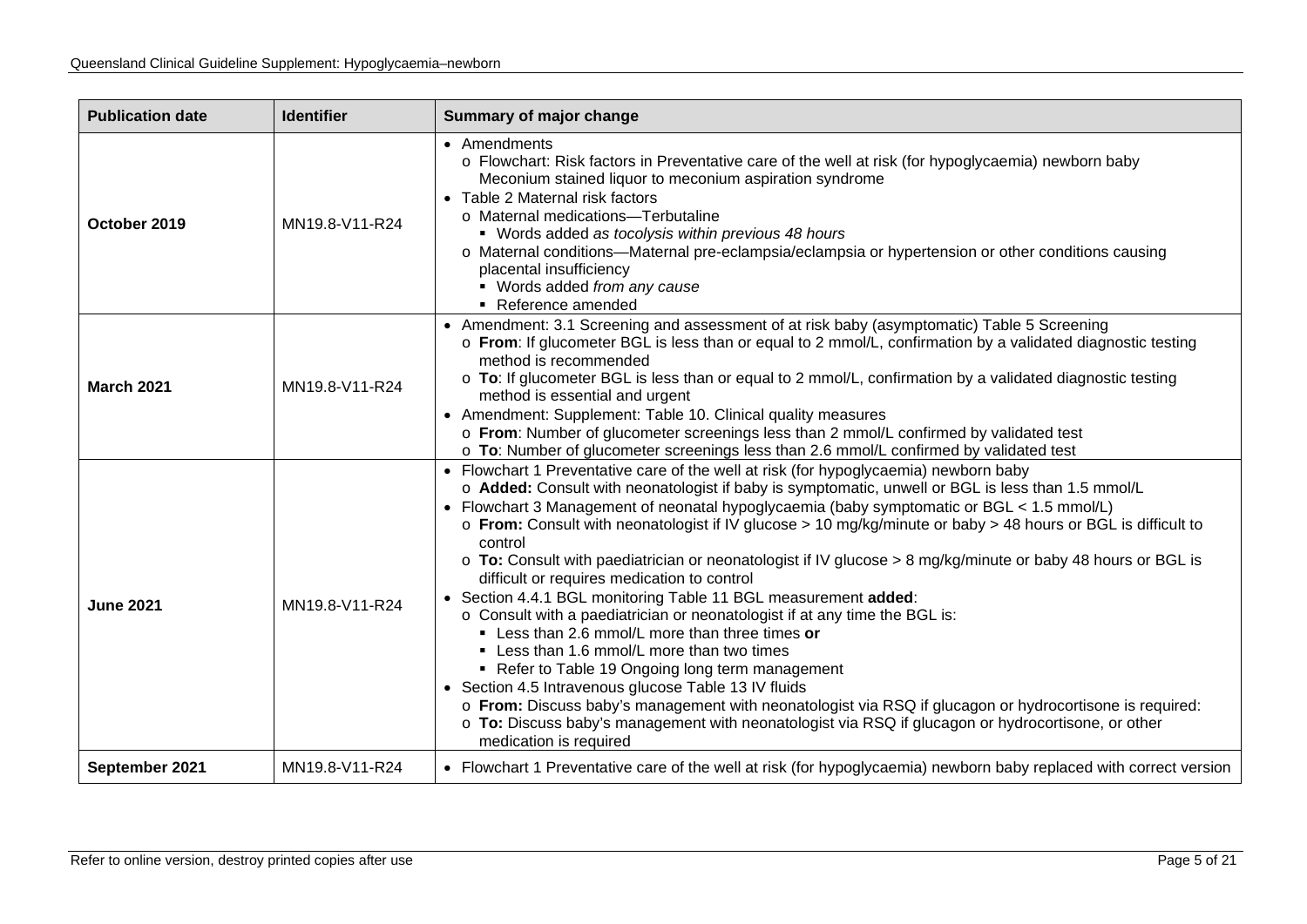| <b>Publication date</b> | <b>Identifier</b> | Summary of major change                                                                                                                                                                                                                                                                                                                                                                                                                                                                                                                                                                                                                                                                                                                                                                                                                                                                                                                                                                                                                                                                                                                                                                                       |
|-------------------------|-------------------|---------------------------------------------------------------------------------------------------------------------------------------------------------------------------------------------------------------------------------------------------------------------------------------------------------------------------------------------------------------------------------------------------------------------------------------------------------------------------------------------------------------------------------------------------------------------------------------------------------------------------------------------------------------------------------------------------------------------------------------------------------------------------------------------------------------------------------------------------------------------------------------------------------------------------------------------------------------------------------------------------------------------------------------------------------------------------------------------------------------------------------------------------------------------------------------------------------------|
| <b>March 2022</b>       | MN19.8-V11-R24    | • Flowchart 3 Management of neonatal hypoglycaemia (baby symptomatic or BGL < 1.5 mmol/L)<br>• From: Urgent treatment-administer glucagon and then IV 10% glucose<br>o Give glucagon IM or subcut if IV access delayed by more than 10 minutes<br>• To: Urgent treatment-<br>o If asymptomatic or mild symptoms:<br>Administer IV 10% glucose bolus<br>• Consider glucose gel 40% and breastfeed in addition<br>• Commence 10% glucose infusion at 60 mL/kg<br>• Give glucagon IM or subcut if IV access delayed by more than 15 minutes<br>o If symptomatic or BGL not improving:<br>• Give glucagon IV (IM or subcut if IV access delayed by more than 15 minutes)<br>• Commence 10% glucose infusion at 80 mL/kg<br>• Section 4.2 Initial management (first 48 hours of life): Table 8<br>○ BGL less than 1.5 mmol/L or unrecordable–reworded to urgently give IV glucose bolus and commence 10%<br>glucose infusion<br>• Section 4.5.1 Regimen for glucose infusion<br>o If asymptomatic/mild symptoms commence 10% glucose at 60 mL/kg<br>o If symptomatic or BGL not improving commence 10% glucose at 80 mL/kg                                                                                         |
| <b>June 2022</b>        | MN19.8-V12-R24    | • Amendment Flowchart 3: Management of neonatal hypoglycaemia (baby symptomatic or BGL < 1.5 mmol/L)<br>o Renamed TO Management of BGL less than 1.5 mmol/L or baby symptomatic<br>o Amended to align with document text: Criteria for commencement of weaning IV therapy FROM BGL 2.6<br>mmol/L for more than 12 hours TO BGL 3.0 mmol/L for more than 12 hours. Duplicate label on outflow<br>amended FROM yes TO no<br>o Amended Urgent treatment<br>FROM If asymptomatic or mild symptoms:<br>Administer IV 10% glucose bolus<br>• Consider glucose gel 40% and breastfeed in addition<br>• Commence 10% glucose infusion at 60 mL/kg<br>• Give glucagon IM or subcut if IV access delayed by more than 15 minutes<br>o If symptomatic or BGL not improving:<br>• Give glucagon IV (IM or subcut if IV access delayed by more than 15 minutes)<br>• Commence 10% glucose infusion at 80 mL/kg<br>TO Commence 10% glucose infusion at 60 mL/kg/day<br>• If symptomatic or BGL not improving commence at 80 mL/kg/day<br>o Give 10% glucose 1-2 mL/kg IV bolus<br>• Consider glucose gel 40% and breastfeed<br>Recheck BGL after 30 minutes<br>• If BGL improving, continue 10% glucose IV adjust as needed |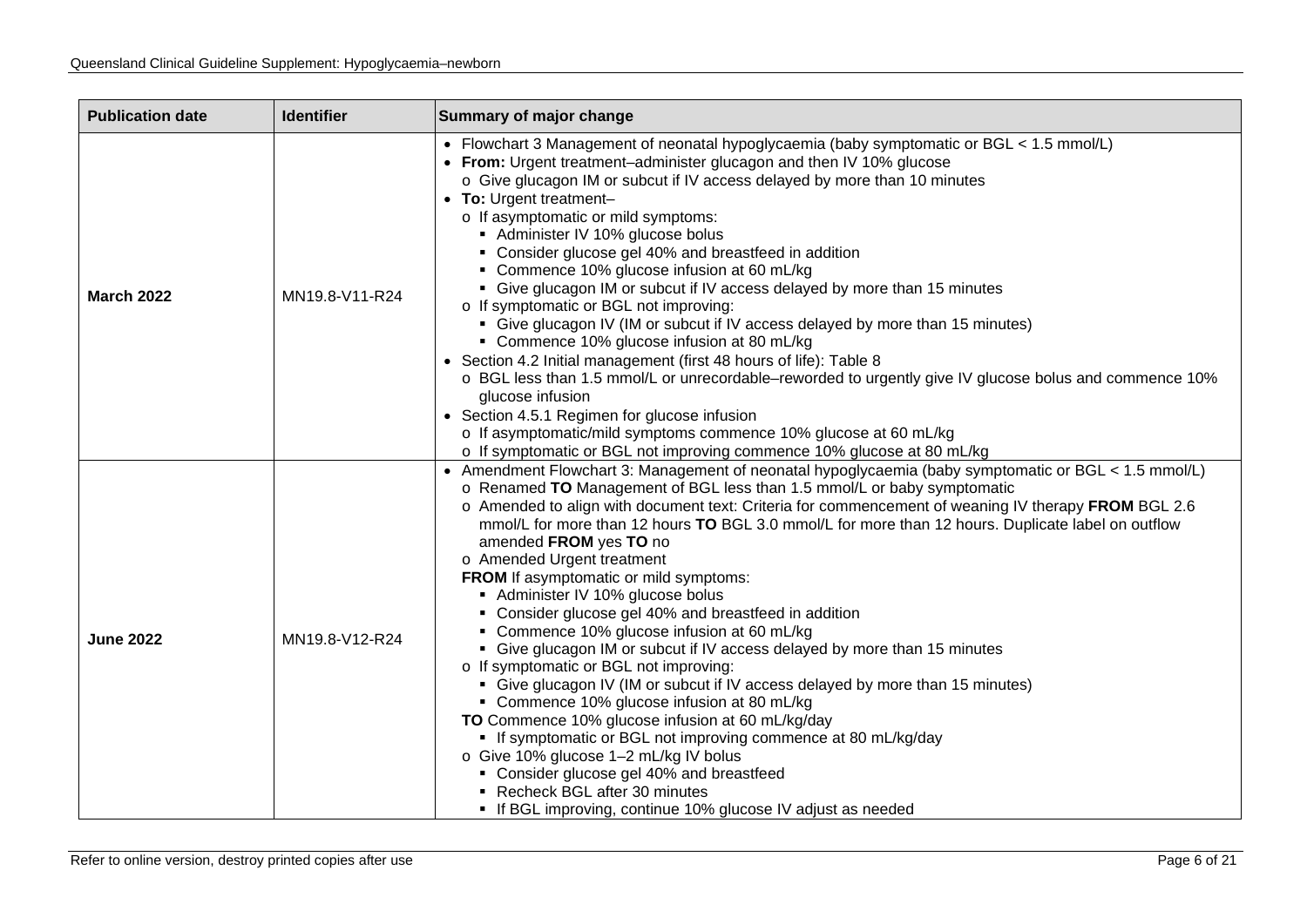| $\circ$ If symptomatic or BGL not improving                                                                                   |
|-------------------------------------------------------------------------------------------------------------------------------|
| • Give glucagon IV                                                                                                            |
| • Repeat BGL after 30 minutes and if required, repeat glucose bolus and glucagon                                              |
| o If IV access delayed > 15 minutes give glucagon IM or subcut                                                                |
| • Added to Definitions: enteral feeding                                                                                       |
| • Table 5 Screening: Last row split into two rows (new row: Validate BGL less than 2.6 mmol/L) no content<br>change           |
| • Table 8: Initial management (first 48 hours of life)                                                                        |
| o References to NeoMedQ monographs rationalised to top of page                                                                |
| o Third row (BGL less than 1.5 mmol/L or unrecordable) spilt into two rows (new row Difficult IV access) no<br>content change |
| o Last row: (Ceasing BGL monitoring) moved to new table: Ceasing BGL monitoring                                               |
| • Table 11: BGL monitoring                                                                                                    |
| o First row (BGL) split into 5 rows (no content change)                                                                       |
| o Last row (Ceasing BGL monitoring) moved to new table: Ceasing BGL monitoring                                                |
| • Table 12: Ceasing BGL monitoring                                                                                            |
| o New table from content in Table 8 and Table 11                                                                              |
| o Correction to criteria for ceasing after 48 hours FROM 3 mmol/L TO 3.3 mmol/L                                               |
| • Subsequent table numbering increased by 1                                                                                   |
| • Table 15: Medications                                                                                                       |
| o References updated to relevant NeoMedQ medicine monographs only                                                             |
| • Minor formatting corrections through out                                                                                    |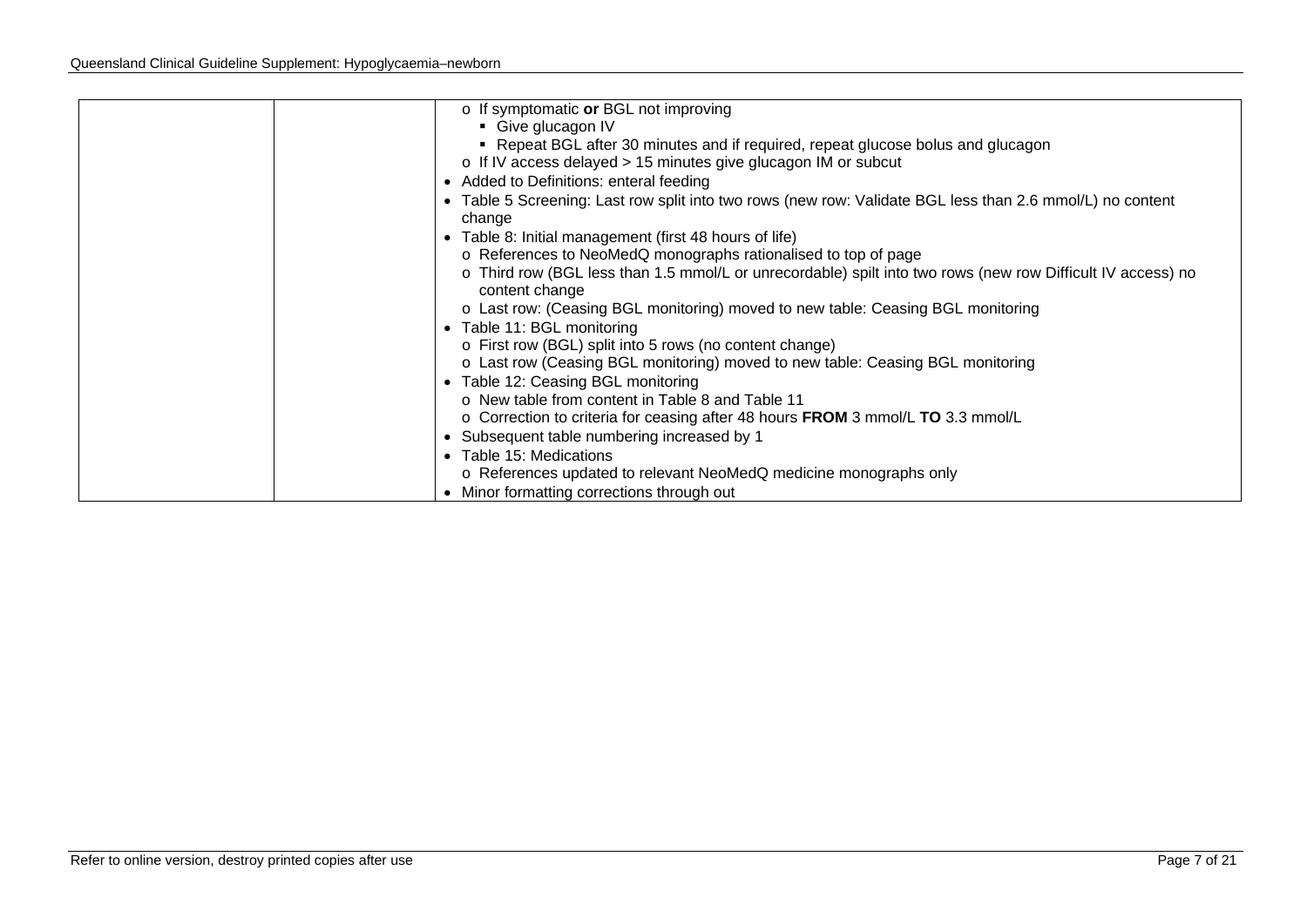# <span id="page-7-0"></span>**2 Methodology**

Queensland Clinical Guidelines (QCG) follows a rigorous process of guideline development. This process was endorsed by the Queensland Health Patient Safety and Quality Executive Committee in December 2009. The guidelines are best described as 'evidence informed consensus guidelines' and draw from the evidence base of existing national and international guidelines and the expert opinion of the working party.

## <span id="page-7-1"></span>**2.1 Topic identification**

The topic was identified as a priority by the Statewide Maternity and Neonatal Clinical Network at a forum in 2009.

## <span id="page-7-2"></span>**2.2 Scope**

<span id="page-7-4"></span>The scope of the guideline was determined using the following framework.

Table 2. Scope framework

| <b>Scope framework</b> |                                                                                                                                                                                                                 |  |  |
|------------------------|-----------------------------------------------------------------------------------------------------------------------------------------------------------------------------------------------------------------|--|--|
| <b>Population</b>      | Newborn babies from birth up to 28 days of age                                                                                                                                                                  |  |  |
| <b>Purpose</b>         | Identify relevant evidence related to:<br>Screening, prevention, assessment and management of hypoglycaemia                                                                                                     |  |  |
| Outcome                | Support:<br>• Prevention of hypoglycaemia in at risk babies<br>Early identification of hypoglycaemia<br>• Accurate and assessment of hypoglycaemia<br>Best practice management<br>• Reduce the risk of sequalae |  |  |
| <b>Exclusions</b>      | Ongoing management of metabolic disorders (e.g. hyperinsulinaemia,<br>galactosaemia)<br>Management of sequalae of hypoglycaemia (e.g. neurological; impairment)                                                 |  |  |

## <span id="page-7-3"></span>**2.3 Clinical questions**

The following clinical questions were generated to inform the guideline scope and purpose:

- How is neonatal hypoglycaemia defined and described?
- What babies are at risk of hypoglycaemia?
- What preventative measures reduce risk or limit progression of hypoglycaemia (is any)?
- What is considered best practice with regard to identification of hypoglycaemia?
- What are the causes, investigations and initial management of severe, persistent, recurrent or atypical hypoglycaemia?
- What parent information and discharge planning is required?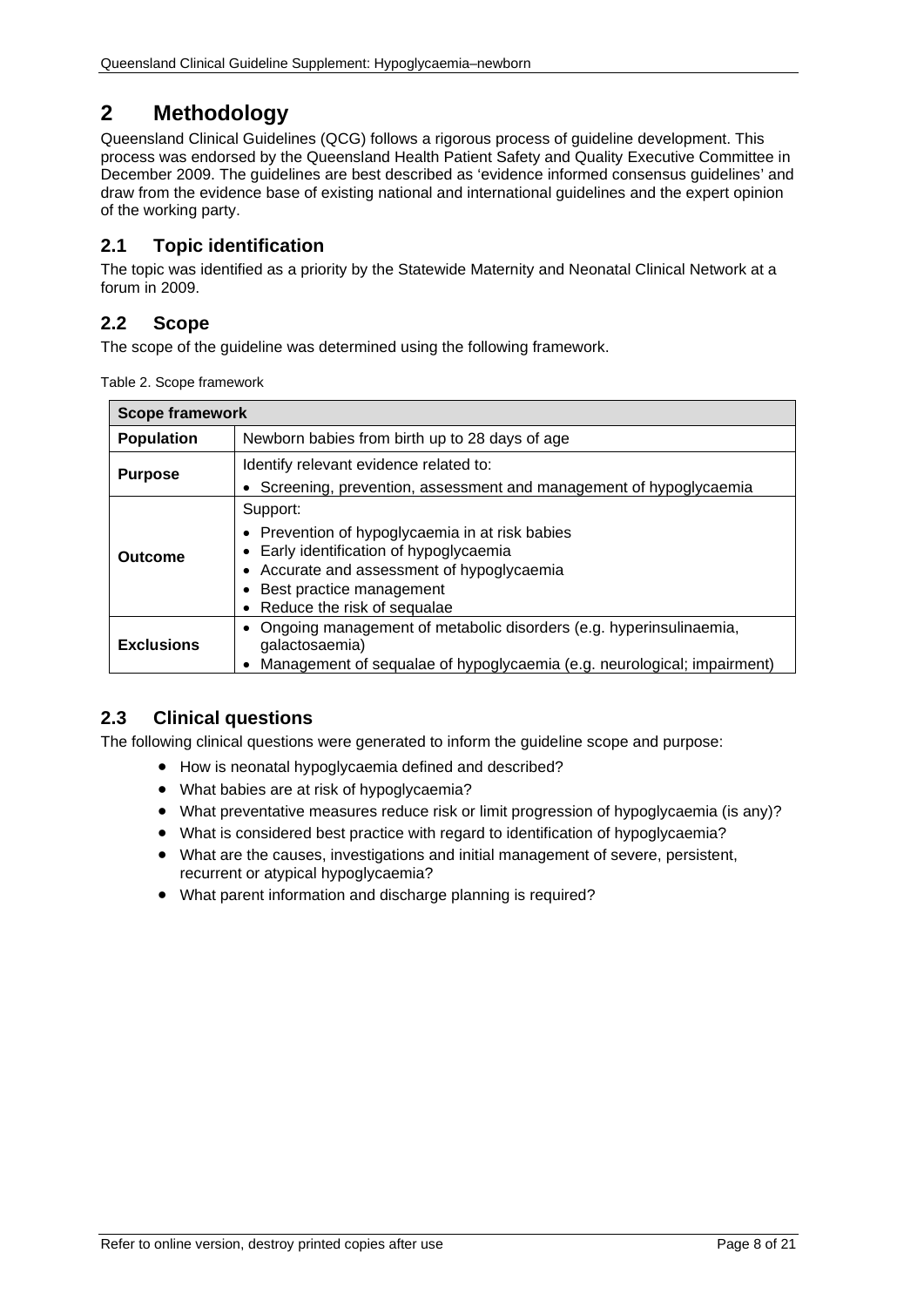## <span id="page-8-0"></span>**2.4 Search strategy**

A search of the literature was conducted during March–April 2018. The QCG search strategy is an iterative process that is repeated and amended as guideline development occurs (e.g. if additional areas of interest emerge, areas of contention requiring more extensive review are identified or new evidence is identified). All guidelines are developed using a basic search strategy. This involves both a formal and informal approach.

<span id="page-8-2"></span>

| Table 3. Basic search strategy |  |
|--------------------------------|--|
|                                |  |

| <b>Step</b>    |                                                                                                             | <b>Consideration</b>                                                                                                                                                                                                                                                                                                                                                                                                                                                                                                                               |
|----------------|-------------------------------------------------------------------------------------------------------------|----------------------------------------------------------------------------------------------------------------------------------------------------------------------------------------------------------------------------------------------------------------------------------------------------------------------------------------------------------------------------------------------------------------------------------------------------------------------------------------------------------------------------------------------------|
| 1 <sub>1</sub> | Review clinical guidelines<br>developed by other<br>reputable groups relevant to<br>the clinical speciality | This may include national and/or international guideline<br>writers, professional organisations, government<br>organisations, state-based groups.<br>• This assists the guideline writer to identify:<br>o The scope and breadth of what others have found useful<br>for clinicians and informs the scope and clinical question<br>development<br>o Identify resources commonly found in guidelines such as<br>flowcharts, audit criteria and levels of evidence<br>o Identify common search and key terms<br>o Identify common and key references |
| 2.             | Undertake a foundation<br>search using key search<br>terms                                                  | • Construct a search using common search and key terms<br>identified during Step 1 above<br>• Search the following databases<br>o PubMed<br>o CINAHL<br>o Medline<br>o Cochrane Central Register of Controlled Trials<br>o EBSCO<br>o Embase<br>Studies published in English less than or equal to 5 years<br>previous are reviewed in the first instance. Other years<br>may be searched as are relevant to the topic<br>• Save and document the search<br>Add other databases as relevant to the clinical area                                   |
| 3.             | Develop search word list for<br>each clinical question                                                      | • This may require the development of clinical sub-questions<br>beyond those identified in the initial scope.<br>• Using the foundation search performed at Step 2 as the<br>baseline search framework, refine the search using the<br>specific terms developed for the clinical question<br>• Save and document the search strategy undertaken for<br>each clinical question                                                                                                                                                                      |
| 4.             | Other search strategies                                                                                     | • Search the reference lists of reports and articles for<br>additional studies<br>Access other sources for relevant literature<br>o Known resource sites<br>o Internet search engines<br>o Relevant text books                                                                                                                                                                                                                                                                                                                                     |

## <span id="page-8-1"></span>**2.4.1 Keywords**

The following keywords were used in the basic search strategy: newborn, neonatal, infant, baby, low birth weight, hypoglycaemia, glycogen, neurological, breastfeeding, glucose gel, dextrose gel, hyperinsulinaemia. Other keywords may have been used for specific aspects of the guideline.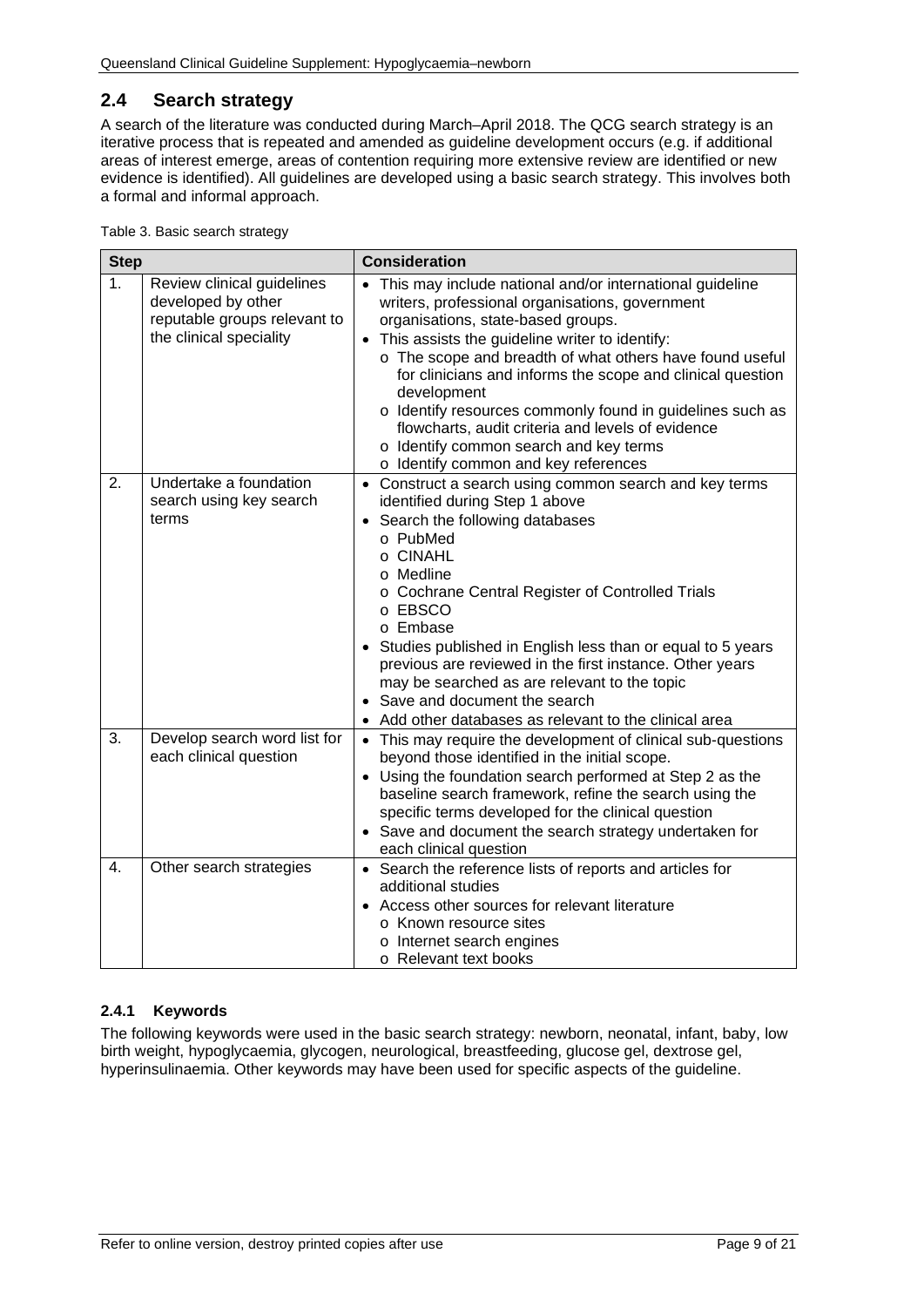## <span id="page-9-0"></span>**2.5 Consultation**

Major consultative and development processes occurred between April 2018 and May 2019. These are outlined in [Table 4.](#page-9-3)

| <b>Process</b>                   | <b>Activity</b>                                                                                                                                                                                                                                                                                                                                                                                                   |
|----------------------------------|-------------------------------------------------------------------------------------------------------------------------------------------------------------------------------------------------------------------------------------------------------------------------------------------------------------------------------------------------------------------------------------------------------------------|
| <b>Clinical lead</b>             | • The nominated co-clinical leads were approved by QCG Steering<br>Committee                                                                                                                                                                                                                                                                                                                                      |
| <b>Consumer</b><br>participation | • Consumer participation was invited from a range of consumer-focused<br>organisations who had previously accepted an invitation for on-going<br>involvement with OCG                                                                                                                                                                                                                                             |
| <b>Working party</b>             | • An EOI for working party membership was distributed via email to<br>Queensland clinicians and stakeholders in February 2019<br>The working party was recruited from responses received<br>Working party members who participated in the working party consultation<br>$\bullet$<br>processes are acknowledged in the guideline<br>Working party consultation occurred in a virtual group via email<br>$\bullet$ |
| <b>Statewide</b><br>consultation | Consultation was invited from Queensland clinicians and stakeholders<br>during February 2019–May 2019<br>Feedback was received primarily via email<br>$\bullet$<br>All feedback was compiled and provided to the clinical lead and working<br>$\bullet$<br>party members for review and comment                                                                                                                   |

<span id="page-9-3"></span>

## <span id="page-9-1"></span>**2.6 Endorsement**

The guideline was endorsed by the:

- Queensland Clinical Guidelines Steering Committee in August 2019
- Statewide Maternity and Neonatal Clinical Network [Queensland] in September 2019.

## <span id="page-9-2"></span>**2.7 Citation**

The recommended citation of Queensland Clinical Guidelines is in the following format:

Queensland Clinical Guidelines. [**Insert Guideline Title**]. Guideline No. [**Insert Guideline Number**]. Queensland Health. [**Insert Year of Publication**]. Available from: [www.health.qld.gov.au/qcg.](http://www.health.qld.gov.au/qcg)

#### **EXAMPLE:**

Queensland Clinical Guidelines. Normal birth. Guideline No. MN17.25-V3-R22. Queensland Health 2017. Available from: [www.health.qld.gov.au/qcg.](http://www.health.qld.gov.au/qcg)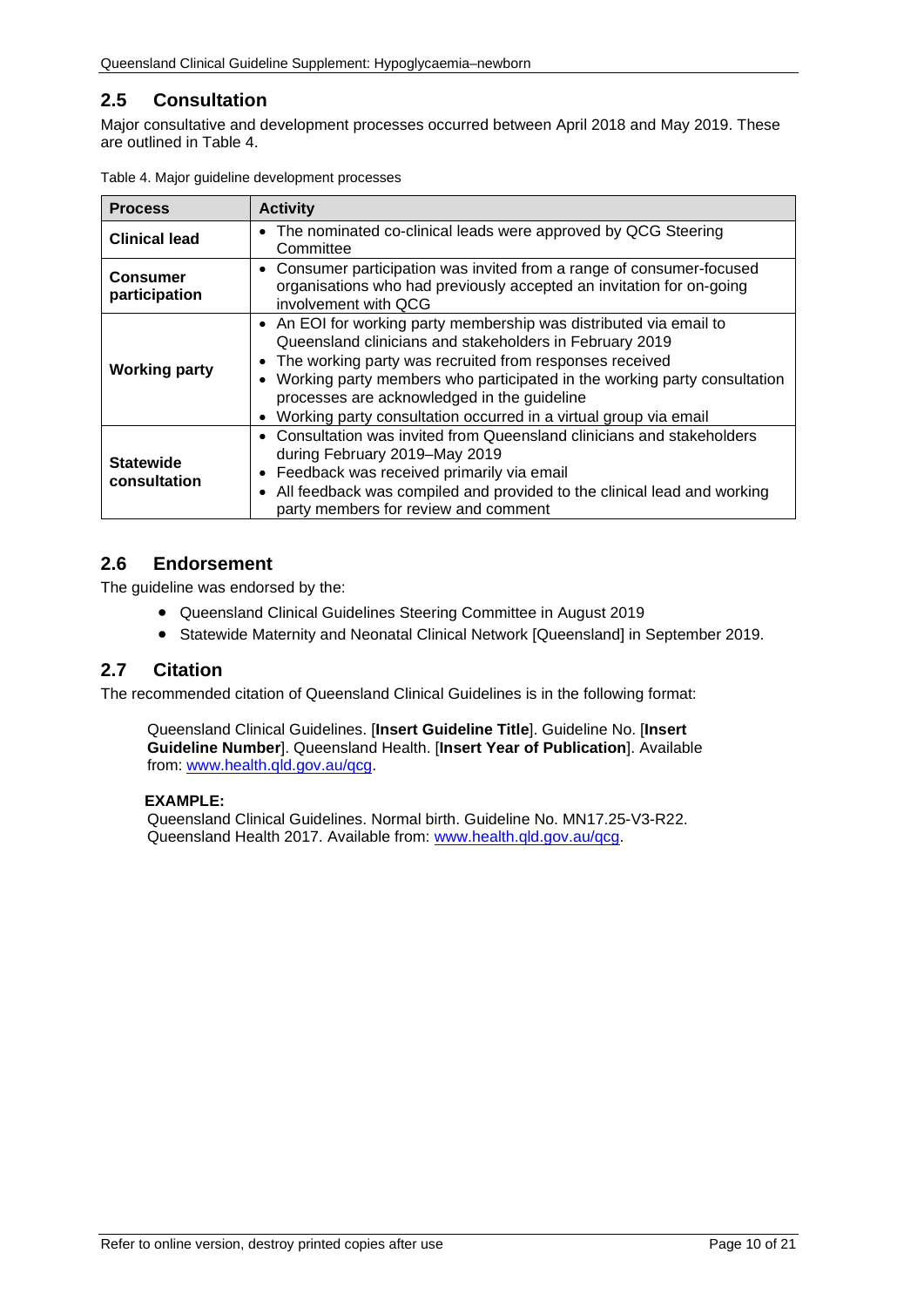# <span id="page-10-0"></span>**3 Levels of evidence**

The levels of evidence identified or used by the GRADE Working Group were used to inform the summary recommendations. Levels of evidence are outlined in Table 5. [Levels of evidence](#page-10-1)  [\(NHMRC\),](#page-10-1) [Table 6. Levels of evidence \(Up-to-date®\)](#page-10-2) and Table 7.Levels [of evidence \(GRADE\).](#page-11-1)

Note that the 'consensus' definition\* in Table 5. [Levels of evidence \(NHMRC\)is](#page-10-1) different from that proposed by the NHMRC. Instead, it relates to forms of evidence that are not identified by the NHMRC and/or that arise from the clinical experience of the guideline's clinical lead and working party.

<span id="page-10-1"></span>Summary recommendations are outlined in [Table 8. Summary recommendations.](#page-11-2)

Table 5. Levels of evidence (NHMRC)

| Levels of evidence |                                                                                                                                                                                                                                             |  |
|--------------------|---------------------------------------------------------------------------------------------------------------------------------------------------------------------------------------------------------------------------------------------|--|
|                    | Evidence obtained from a systematic review of all relevant randomised controlled<br>trials.                                                                                                                                                 |  |
| Ш                  | Evidence obtained from at least one properly designed randomised controlled trial.                                                                                                                                                          |  |
| $III-1$            | Evidence obtained from well-designed pseudo randomised controlled trials<br>(alternate allocation or some other method).                                                                                                                    |  |
| $III-2$            | Evidence obtained from comparative studies including systematic review of such<br>studies with concurrent controls and allocation not randomised (cohort studies),<br>case control studies or interrupted time series with a control group. |  |
| $III-3$            | Evidence obtained from comparative studies with historical control, two or more<br>single arm studies, or interrupted time series without parallel control group.                                                                           |  |
| IV                 | Evidence obtained from case series, either post-test or pre-test and post-test.                                                                                                                                                             |  |
| Consensus*         | Opinions based on respected authorities, descriptive studies or reports of expert<br>committees or clinical experience of the working party.                                                                                                |  |

#### <span id="page-10-2"></span>Table 6. Levels of evidence (Up-to-date®)

| <b>Recommendation grades</b> |                                                                                                                                                |  |
|------------------------------|------------------------------------------------------------------------------------------------------------------------------------------------|--|
|                              | High-quality evidence: Consistent evidence from randomized trials, or<br>overwhelming evidence of some other form                              |  |
| в                            | Moderate-quality evidence: Evidence from randomized trials with important<br>limitations, or very strong evidence of some other form           |  |
|                              | Low-quality evidence: Evidence from observational studies, unsystematic clinical<br>observations, or from randomized trials with serious flaws |  |
| <b>Evidence grades</b>       |                                                                                                                                                |  |
|                              | Strong recommendation: Benefits clearly outweigh the risks and burdens (or vice<br>versa) for most, if not all, patients                       |  |
|                              | Weak recommendation: Benefits and risks closely balanced and/or uncertain                                                                      |  |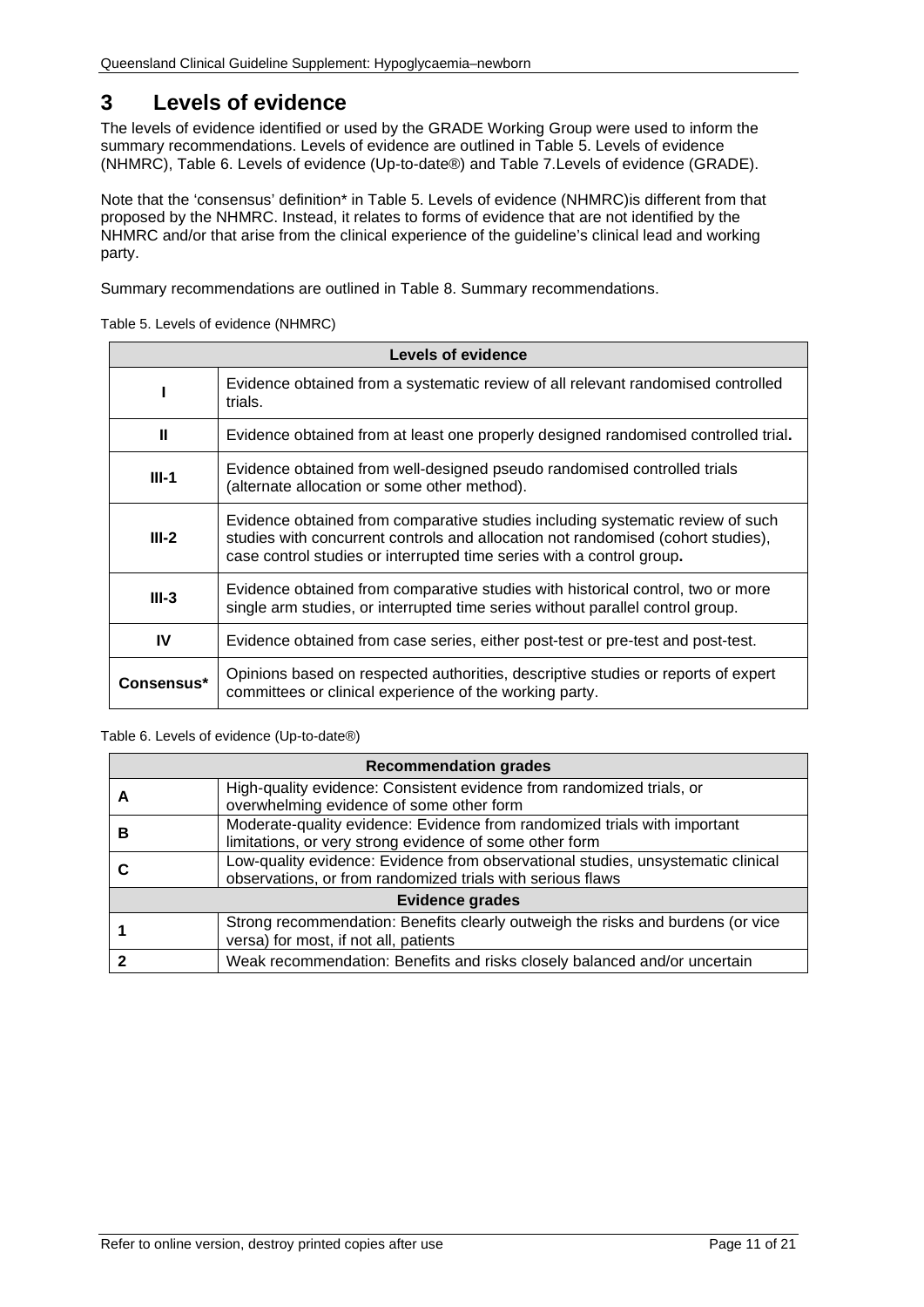#### <span id="page-11-1"></span>Table 7.Levels of evidence (GRADE)

| <b>Grades of evidence</b>   |                                                                                                                                                                                              |  |  |
|-----------------------------|----------------------------------------------------------------------------------------------------------------------------------------------------------------------------------------------|--|--|
| <b>High quality</b>         | We are very confident that the true effect lies close to that of the estimate of the<br>effect                                                                                               |  |  |
| Moderate<br>quality         | We are moderately confident in the effect estimate: The true effect is likely to be<br>close to the estimate of the effect, but there is a possibility that it is<br>substantially different |  |  |
| Low quality:                | Our confidence in the effect estimate is limited: The true effect may be substantially<br>different from the estimate of the effect                                                          |  |  |
| <b>Very low</b><br>quality: | We have very little confidence in the effect estimate: The true effect is likely to be<br>substantially different from the estimate of effect                                                |  |  |
| <b>Quality of evidence</b>  |                                                                                                                                                                                              |  |  |
| $4+$                        | High                                                                                                                                                                                         |  |  |
| $3+$                        | Moderate                                                                                                                                                                                     |  |  |
| $2+$                        | Low                                                                                                                                                                                          |  |  |
| $1+$                        | Very low                                                                                                                                                                                     |  |  |

# <span id="page-11-0"></span>**3.1 Summary recommendations**

<span id="page-11-2"></span>Summary recommendations and levels of evidence are outlined in Table 5.

Table 8. Summary recommendations

| <b>Recommendation</b> |                                                                                                                                                                              | <b>Grading of evidence</b>                                          |
|-----------------------|------------------------------------------------------------------------------------------------------------------------------------------------------------------------------|---------------------------------------------------------------------|
| 1                     | Screen babies at risk of hypoglycaemia                                                                                                                                       | 1C Strong<br>recommendation-low<br>quality evidence<br>(Up-to-date) |
| $\mathbf{2}$          | Do not screen healthy asymptomatic term babies                                                                                                                               | 1C Strong<br>recommendation-low<br>quality evidence<br>(Up-to-date) |
| 3                     | Administer glucose gel 40% and breastfeed babies with BGL<br>1.5mmol/L-2.5 mmol/L <sup>1</sup>                                                                               | High quality 4+ evidence<br>(Cochrane SR)                           |
| 4                     | Perform six hour fast test for babies with history of clinically<br>significant hypoglycaemia, suggestion of congenital<br>hypoglycaemia, or family history of hypoglycaemia | Consensus                                                           |
| 5                     | Confirm glucometer BGL less than 2.6 mmol/L by validated test                                                                                                                | Consensus                                                           |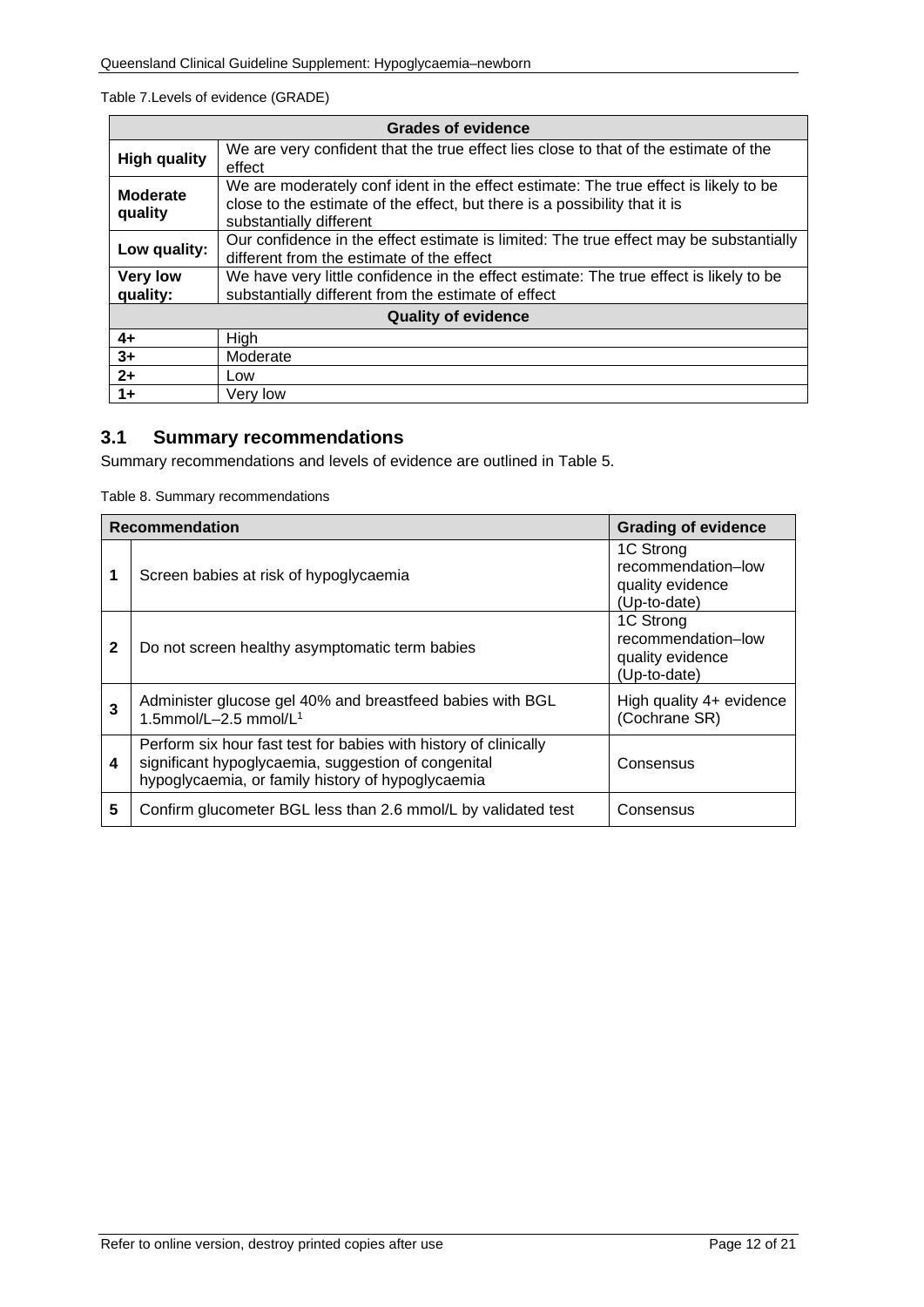# <span id="page-12-0"></span>**4 Implementation**

This guideline is applicable to all Queensland public and private maternity facilities. It can be downloaded in Portable Document Format (PDF) from [www.health.qld.gov.au/qcg.](http://www.health.qld.gov.au/qcg)

## <span id="page-12-1"></span>**4.1 Guideline resources**

The following guideline components are provided on the website as separate resources:

- Flowchart: Hypoglycaemia-newborn–Preventative care of the well at risk (for hypoglycaemia) newborn baby
- Flowchart: Hypoglycaemia-newborn–Management of hypoglycaemic newborn baby (BGL 1.5 mmol/L–2.5 mmol/L)
- Flowchart: Hypoglycaemia-newborn–Management of neonatal hypoglycaemia (baby symptomatic or BGL < 1.5 mmol/L)
- Education resource: Hypoglycaemia-newborn
- Knowledge assessment: Hypoglycaemia-newborn
- Parent information: Hypoglycaemia in a newborn baby

### <span id="page-12-2"></span>**4.2 Suggested resources**

During the development process stakeholders identified additional resources with potential to complement and enhance guideline implementation and application. The following resources have not been sourced or developed by QCG but are suggested as complimentary to the guideline:

• Procedures and protocols on blood sampling from babies

## <span id="page-12-3"></span>**4.3 Implementation measures**

#### <span id="page-12-4"></span>**4.3.1 Implications for implementation**

The following areas may have implications for local implementation of the guideline recommendations. It is suggested they be considered for successful guideline implementation.

- Economic considerations including opportunity costs
- Human resource requirements including clinician skill mix and scope of practice
- Clinician education and training
- Equipment and consumables purchase and maintenance
- Consumer acceptance
- Model of care and service delivery

Suggested activities to assist implementation of the guideline are outlined below.

#### <span id="page-12-5"></span>**4.3.2 QCG measures**

- Notify Chief Executive Officer and relevant stakeholders
- Monitor emerging new evidence to ensure guideline reflects contemporaneous practice
- Capture user feedback
- Record and manage change requests
- Review guideline in 2024

#### <span id="page-12-6"></span>**4.3.3 Hospital and Health Service measures**

Initiate, promote and support local systems and processes to integrate the guideline into clinical practice, including:

- Hospital and Health Service (HHS) Executive endorse the guidelines and their use in the HHS and communicate this to staff
- Promote the introduction of the guideline to relevant health care professionals
- Support education and training opportunities relevant to the guideline and service capabilities
- Align clinical care with guideline recommendations
- Undertake relevant implementation activities as outlined in the *Guideline implementation checklist* available at [www.health.qld.gov.au/qcg](http://www.health.qld.gov.au/qcg)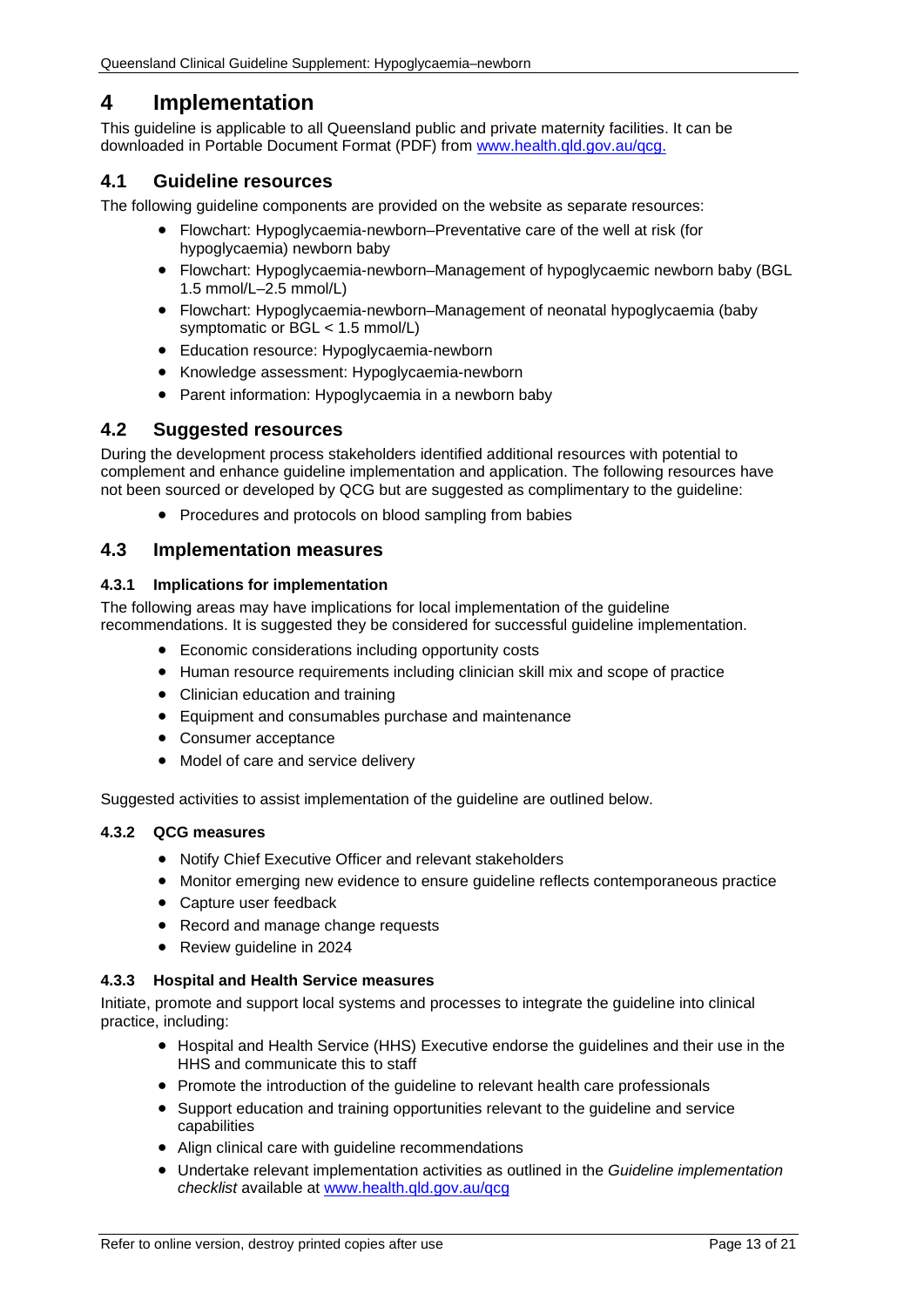## <span id="page-13-0"></span>**4.4 Quality measures**

Auditing of guideline recommendations and content assists with identifying quality of care issues and provides evidence of compliance with the National Safety and Quality Health Service (NSQHS)Standards2 [Refer to Table 9. [NSQHS Standard 1\]](#page-13-2). Suggested audit and quality measures are identified in [Table 10. Clinical quality measures.](#page-13-3)

<span id="page-13-2"></span>Table 9. NSQHS Standard 1

| NSQHS Standard 1: Clinical governance         |                                                                                                                                                                                           |  |  |
|-----------------------------------------------|-------------------------------------------------------------------------------------------------------------------------------------------------------------------------------------------|--|--|
| <b>Clinical performance and effectiveness</b> |                                                                                                                                                                                           |  |  |
| Criterion 1.27:<br><b>Actions required:</b>   |                                                                                                                                                                                           |  |  |
|                                               | Provide clinicians with ready access to best-practice<br>a.<br>guidelines, integrated care pathways, clinical pathways and<br>decision support tools relevant to their clinical practice  |  |  |
| Evidence based care                           | Support clinicians to use the best available evidence,<br>b.<br>including relevant clinical care standards developed by the<br>Australian Commission on Safety and Quality in Health Care |  |  |

<span id="page-13-3"></span>The following clinical quality measures are suggested:

Table 10. Clinical quality measures

| <b>No</b> | <b>Audit criteria</b>                                                                                             | <b>Guideline Section</b> |
|-----------|-------------------------------------------------------------------------------------------------------------------|--------------------------|
| 1.        | Compliance with local protocols for calibration checks of<br>bedside glucometers                                  | $3.1$ Table 5            |
| 2.        | Number of at risk babies screened for hypoglycaemia before<br>second feed not later than 3 hours of age           | 3.1 Table 5              |
| 3.        | Number of glucometer screenings less than 2.6 mmol/L<br>confirmed by validated test                               | 3.1 Table 5              |
| 4.        | Percentage of babies with transient hypoglycaemia (1.5 mmol-<br>2.5 mmol/L) treated with glucose gel 40% and feed | 4.3 Table 9              |
| 5.        | Number of babies with relevant history given a six hour fast<br>test                                              | 6.6 Table 20             |

## <span id="page-13-1"></span>**4.5 Areas for future research**

During development some areas where identified as having limited or poor quality evidence to inform clinical decision making. Further research in these areas may be useful.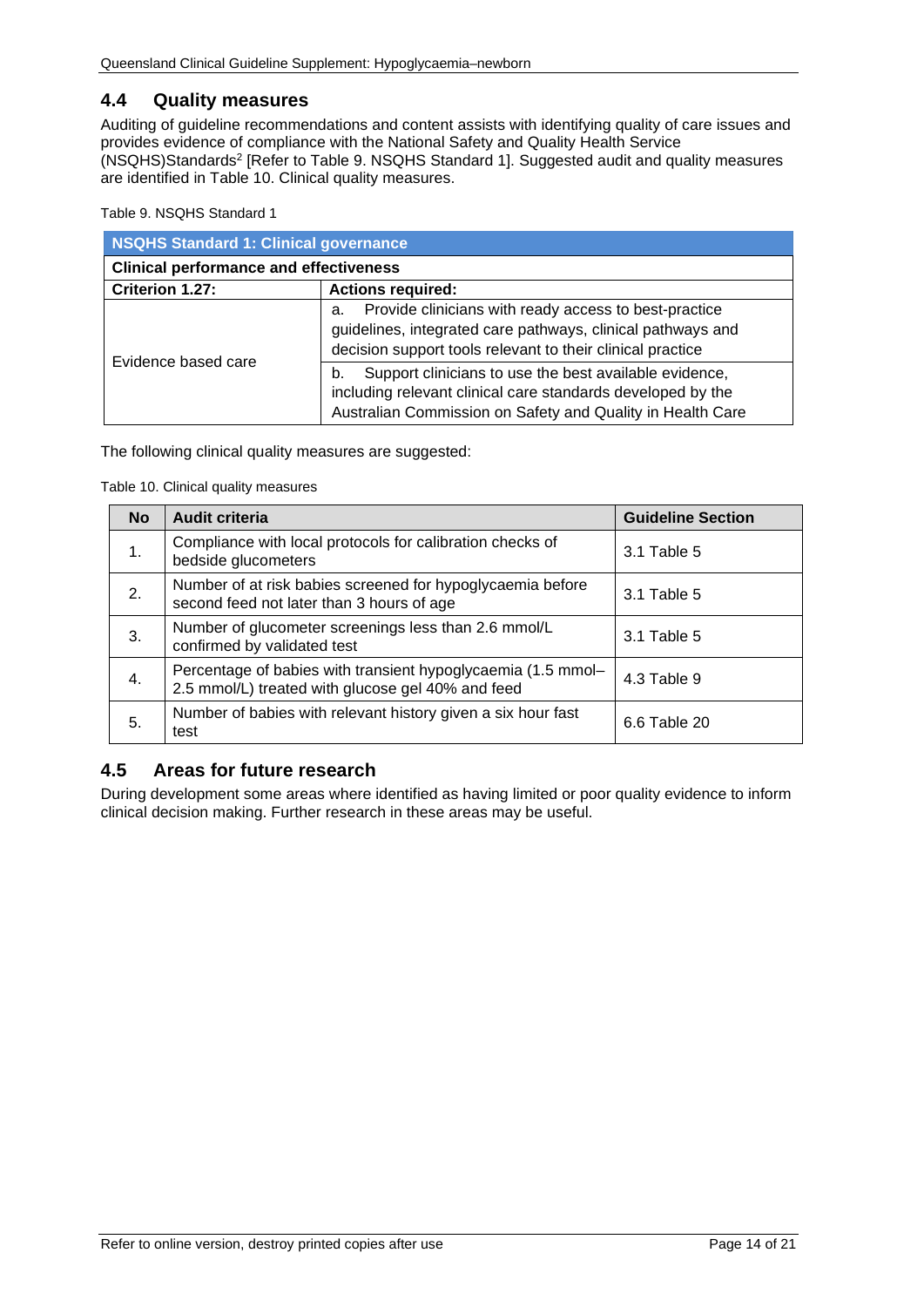## **4.6 Safety and quality**

Implementation of this guideline provides evidence of compliance with the National Safety and Quality Health Service Standards and Australian Council on Healthcare Standards (ACHS). 2

Table 11. NSQHS/EQuIPNational Criteria

<span id="page-14-1"></span><span id="page-14-0"></span>

| <b>NSQHS Criteria</b>                                                                                                                                                                                                            | <b>Actions required</b>                                                                                                                                                                                                                                                                                                                                                                                                                                            | $\boxtimes$ Evidence of compliance                                                                                                                                                                                                                                                                                                                                                                                                                                                            |  |  |
|----------------------------------------------------------------------------------------------------------------------------------------------------------------------------------------------------------------------------------|--------------------------------------------------------------------------------------------------------------------------------------------------------------------------------------------------------------------------------------------------------------------------------------------------------------------------------------------------------------------------------------------------------------------------------------------------------------------|-----------------------------------------------------------------------------------------------------------------------------------------------------------------------------------------------------------------------------------------------------------------------------------------------------------------------------------------------------------------------------------------------------------------------------------------------------------------------------------------------|--|--|
| <b>NSQHS Standard 1: Clinical governance</b>                                                                                                                                                                                     |                                                                                                                                                                                                                                                                                                                                                                                                                                                                    |                                                                                                                                                                                                                                                                                                                                                                                                                                                                                               |  |  |
| Patient safety and quality systems<br>Safety and quality systems are<br>integrated with governance processes<br>to enable organisations to actively<br>manage and improve the safety and<br>quality of health care for patients. | Diversity and high risk groups<br>1.15 The health service organisation:<br>a. Identifies the diversity of the consumers using its services<br>b. Identifies groups of patients using its services who are at higher<br>risk of harm<br>c. Incorporates information on the diversity of its consumers and<br>higher-risk groups into the planning and delivery of care                                                                                              | Assessment and care appropriate to the cohort of patients is<br>☑<br>identified in the guideline<br>High risk groups are identified in the guideline<br>☑<br>☑<br>The guideline is based on the best available evidence                                                                                                                                                                                                                                                                       |  |  |
| <b>Clinical performance and</b><br>effectiveness<br>The workforce has the right<br>qualifications, skills and supervision to                                                                                                     | Evidence based care<br>1.27 The health service organisation has processes that:<br>a. Provide clinicians with ready access to best-practice guidelines,<br>integrated care pathways, clinical pathways and decision support<br>tools relevant to their clinical practice<br>b. Support clinicians to use the best available evidence, including<br>relevant clinical care standards developed by the Australian<br>Commission on Safety and Quality in Health Care | ☑ Queensland Clinical Guidelines is funded by Queensland Health<br>to develop clinical guidelines relevant to the service line to guide<br>safe patient care across Queensland<br>The guideline provides evidence-based and best practice<br>☑<br>recommendations for care<br>☑ The guideline is endorsed for use in Queensland Health<br>facilities.<br>☑<br>A desktop icon is available on every Queensland Health<br>computer desktop to provide quick and easy access to the<br>guideline |  |  |
| provide safe, high-quality health care to<br>patients.                                                                                                                                                                           | Performance management<br>1.22 The health service organisation has valid and reliable<br>performance review processes that:<br>a. Require members of the workforce to regularly take part in a<br>review of their performance<br>b. Identify needs for training and development in safety and quality<br>c. Incorporate information on training requirements into the<br>organisation's training system                                                            | The guideline has accompanying educational resources to<br>☑<br>support ongoing safety and quality education for identified<br>professional and personal development. The resources are<br>freely available on the internet http://www.health.qld.gov.au/qcg                                                                                                                                                                                                                                  |  |  |
| Patient safety and quality systems<br>Safety and quality systems are<br>integrated with governance processes<br>to enable organisations to actively<br>manage and improve the safety and<br>quality of health care for patients. | <b>Policies and procedures</b><br>1.7 The health service organisation uses a risk management<br>approach to:<br>a. Set out, review, and maintain the currency and effectiveness of,<br>policies, procedures and protocols<br>b. Monitor and take action to improve adherence to policies,<br>procedures and protocols<br>c. Review compliance with legislation, regulation and jurisdictional<br>requirements                                                      | $\boxtimes$ QCG has established processes to review and maintain all<br>guidelines and associated resources<br>$\boxtimes$ Change requests are managed to ensure currency of published<br>quidelines<br>Implementation tools and checklist are provided to assist with<br>☑<br>adherence to guidelines<br>Suggested audit criteria are provided in guideline supplement<br>☑<br>☑<br>The guidelines comply with legislation, regulation and<br>jurisdictional requirements                    |  |  |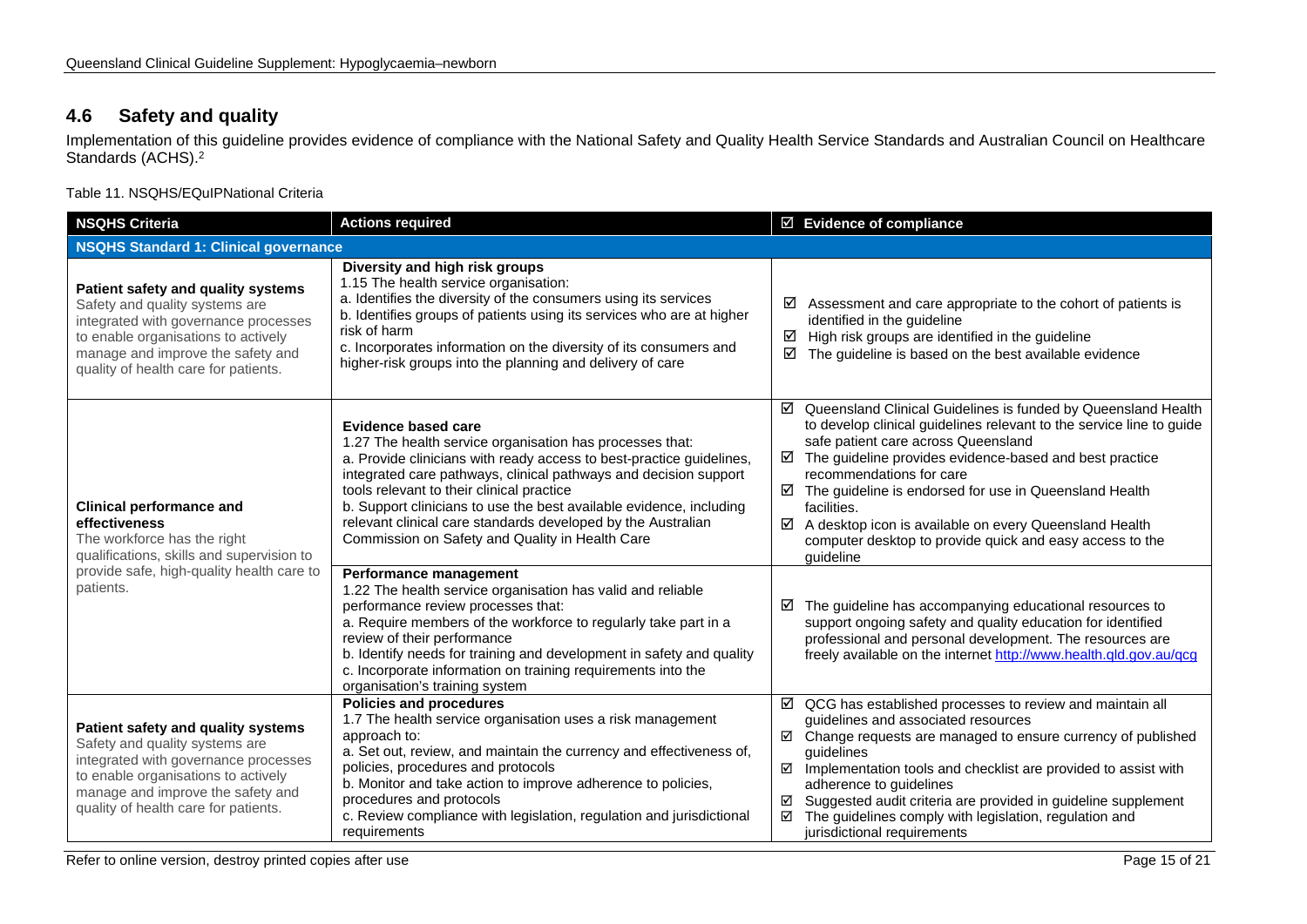| <b>NSQHS Criteria</b>                                                                                                                                                                                                                                                                                                      | <b>Actions required</b>                                                                                                                                                                                                                                                                                                                                                                                                                                                                                                                                                                                                                                                                                                                                                                                                                                                                                                                                                                         | $\boxtimes$ Evidence of compliance                                                                                                                                                                                                                                                                                                                                                                                                                                              |  |  |
|----------------------------------------------------------------------------------------------------------------------------------------------------------------------------------------------------------------------------------------------------------------------------------------------------------------------------|-------------------------------------------------------------------------------------------------------------------------------------------------------------------------------------------------------------------------------------------------------------------------------------------------------------------------------------------------------------------------------------------------------------------------------------------------------------------------------------------------------------------------------------------------------------------------------------------------------------------------------------------------------------------------------------------------------------------------------------------------------------------------------------------------------------------------------------------------------------------------------------------------------------------------------------------------------------------------------------------------|---------------------------------------------------------------------------------------------------------------------------------------------------------------------------------------------------------------------------------------------------------------------------------------------------------------------------------------------------------------------------------------------------------------------------------------------------------------------------------|--|--|
| <b>NSQHS Standard 2: Partnering with Consumers</b>                                                                                                                                                                                                                                                                         |                                                                                                                                                                                                                                                                                                                                                                                                                                                                                                                                                                                                                                                                                                                                                                                                                                                                                                                                                                                                 |                                                                                                                                                                                                                                                                                                                                                                                                                                                                                 |  |  |
| <b>Health literacy</b><br>Health service organisations<br>communicate with consumers in a way<br>that supports effective partnerships.                                                                                                                                                                                     | Communication that supports effective partnerships<br>2.8 The health service organisation uses communication<br>mechanisms that are tailored to the diversity of the consumers who<br>use its services and, where relevant, the diversity of the local<br>community<br>2.9 Where information for patients, carers, families and consumers<br>about health and health services is developed internally, the<br>organisation involves consumers in its development and review<br>2.10 The health service organisation supports clinicians to<br>communicate with patients, carers, families and consumers about<br>health and health care so that:<br>a. Information is provided in a way that meets the needs of patients,<br>carers, families and consumers<br>b. Information provided is easy to understand and use<br>c. The clinical needs of patients are addressed while they are in the<br>health service organisation<br>d. Information needs for ongoing care are provided on discharge | $\boxtimes$ Consumer consultation was sought and obtained during the<br>development of the guideline. Refer to the acknowledgement<br>section of the guideline for details<br>Consumer information is developed to align with the guideline<br>☑<br>and included consumer involvement during development and<br>review<br>$\boxtimes$ The consumer information was developed using plain English<br>and with attention to literacy and ease of reading needs of the<br>consumer |  |  |
| Partnering with consumers in<br>organisational design and<br>qovernance<br>Consumers are partners in the design<br>and governance of the organisation.                                                                                                                                                                     | Partnerships in healthcare governance planning, design,<br>measurement and evaluation<br>2.11 The health service organisation:<br>a. Involves consumers in partnerships in the governance of, and to<br>design, measure and evaluate, health care<br>b. Has processes so that the consumers involved in these<br>partnerships reflect the diversity of consumers who use the service<br>or, where relevant, the diversity of the local community<br>2.14 The health service organisation works in partnership with<br>consumers to incorporate their views and experiences into training<br>and education for the workforce                                                                                                                                                                                                                                                                                                                                                                     | $\boxtimes$ Consumers are members of guideline working parties<br>$\boxtimes$ The guideline is based on the best available evidence<br>$\boxtimes$ The guidelines and consumer information are endorsed by the<br>QCG and Queensland Statewide Maternity and Neonatal Clinical<br>Network Steering Committees which includes consumer<br>membership                                                                                                                             |  |  |
| <b>NSQHS Standard 4: Medication safety</b>                                                                                                                                                                                                                                                                                 |                                                                                                                                                                                                                                                                                                                                                                                                                                                                                                                                                                                                                                                                                                                                                                                                                                                                                                                                                                                                 |                                                                                                                                                                                                                                                                                                                                                                                                                                                                                 |  |  |
| <b>Clinical governance and quality</b><br>improvement to support medication<br>management<br>Organisation-wide systems are used to<br>support and promote safety for<br>procuring, supplying, storing,<br>compounding, manufacturing,<br>prescribing, dispensing, administering<br>and monitoring the effects of medicines | Integrating clinical governance<br>4.1 Clinicians use the safety and quality systems from the Clinical<br>Governance Standard when:<br>a. Implementing policies and procedures for medication<br>management<br>b. Managing risks associated with medication management<br>c. Identifying training requirements for medication management                                                                                                                                                                                                                                                                                                                                                                                                                                                                                                                                                                                                                                                        | The guideline provides current evidence based<br>☑<br>recommendations about medication                                                                                                                                                                                                                                                                                                                                                                                          |  |  |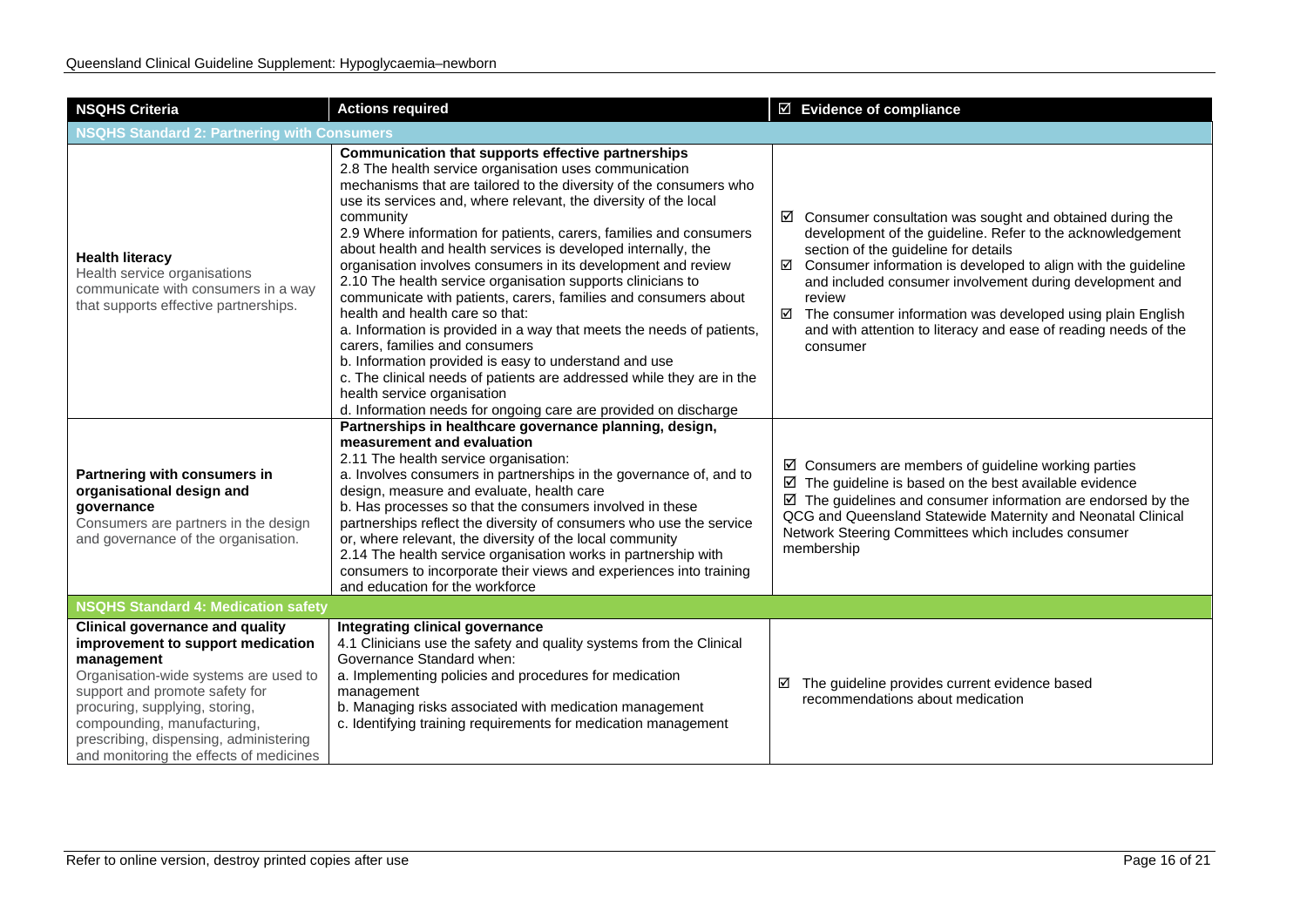| <b>NSQHS Criteria</b>                                                                                                                                                                                                                         | <b>Actions required</b>                                                                                                                                                                                                                                                                                                                                                                                                                                                                                                                                                                                                                                                                                                                                                                                                                                                                                                                                                                                                                                                                                                                                                                                                                                                                            | ☑ Evidence of compliance                                                                                                                                                                                                                                                                                                                                                                                                                                                                                     |  |
|-----------------------------------------------------------------------------------------------------------------------------------------------------------------------------------------------------------------------------------------------|----------------------------------------------------------------------------------------------------------------------------------------------------------------------------------------------------------------------------------------------------------------------------------------------------------------------------------------------------------------------------------------------------------------------------------------------------------------------------------------------------------------------------------------------------------------------------------------------------------------------------------------------------------------------------------------------------------------------------------------------------------------------------------------------------------------------------------------------------------------------------------------------------------------------------------------------------------------------------------------------------------------------------------------------------------------------------------------------------------------------------------------------------------------------------------------------------------------------------------------------------------------------------------------------------|--------------------------------------------------------------------------------------------------------------------------------------------------------------------------------------------------------------------------------------------------------------------------------------------------------------------------------------------------------------------------------------------------------------------------------------------------------------------------------------------------------------|--|
| <b>NSQHS Standard 5: Comprehensive care</b>                                                                                                                                                                                                   |                                                                                                                                                                                                                                                                                                                                                                                                                                                                                                                                                                                                                                                                                                                                                                                                                                                                                                                                                                                                                                                                                                                                                                                                                                                                                                    |                                                                                                                                                                                                                                                                                                                                                                                                                                                                                                              |  |
| <b>Clinical governance and quality</b><br>improvement to support<br>comprehensive care<br>Systems are in place to support<br>clinicians to deliver comprehensive care                                                                         | <b>Integrating clinical governance</b><br>5.1 Clinicians use the safety and quality systems from the Clinical<br>Governance Standard when:<br>a. Implementing policies and procedures for comprehensive care<br>b. Managing risks associated with comprehensive care<br>c. Identifying training requirements to deliver comprehensive care<br><b>Partnering with consumers</b><br>5.3 Clinicians use organisational processes from the Partnering with<br>Consumers Standard when providing comprehensive care to:<br>a. Actively involve patients in their own care<br>b. Meet the patient's information needs<br>c. Share decision-making                                                                                                                                                                                                                                                                                                                                                                                                                                                                                                                                                                                                                                                        | $\boxtimes$ The guideline has accompanying educational resources to<br>support ongoing safety and quality education for identified<br>professional and personal development. The resources are<br>freely available on the internet http://www.health.qld.gov.au/qcg<br>$\boxtimes$ The guideline provides evidence-based and best practice<br>recommendations for care<br>$\boxtimes$ Consumer information is developed for the guideline                                                                    |  |
| <b>NSQHS Standard 6: Communicating for safety</b>                                                                                                                                                                                             |                                                                                                                                                                                                                                                                                                                                                                                                                                                                                                                                                                                                                                                                                                                                                                                                                                                                                                                                                                                                                                                                                                                                                                                                                                                                                                    |                                                                                                                                                                                                                                                                                                                                                                                                                                                                                                              |  |
| <b>Clinical governance and quality</b><br>improvement to support effective<br>communication<br>Systems are in place for effective and<br>coordinated communication that<br>supports the delivery of continuous and<br>safe care for patients. | Integrating clinical governance<br>6.1 Clinicians use the safety and quality systems from the Clinical<br>Governance Standard when:<br>a. Implementing policies and procedures to support effective clinical<br>communication<br>b. Managing risks associated with clinical communication<br>c. Identifying training requirements for effective and coordinated<br>clinical communication<br><b>Partnering with consumers</b><br>6.3 Clinicians use organisational processes from the Partnering with<br>Consumers Standard to effectively communicate with patients,<br>carers and families during high-risk situations to:<br>a. Actively involve patients in their own care<br>b. Meet the patient's information needs<br>c. Share decision-making<br>Organisational processes to support effective communication<br>6.4 The health service organisation has clinical communications<br>processes to support effective communication when:<br>a. Identification and procedure matching should occur<br>b. All or part of a patient's care is transferred within the organisation,<br>between multidisciplinary teams, between clinicians or between<br>organisations; and on discharge<br>c. Critical information about a patient's care, including information on<br>risks, emerges or changes | $\boxtimes$ Requirements for effective clinical communication by clinicians<br>are identified<br>$\boxtimes$ The guideline provides evidence-based and best practice<br>recommendations for communication between clinicians<br>☑<br>The guideline provides evidence-based and best practice<br>recommendations for communication with patients, carers and<br>families<br>$\boxtimes$ The guideline provides evidence-based and best practice<br>recommendations for discharge planning and follow -up care |  |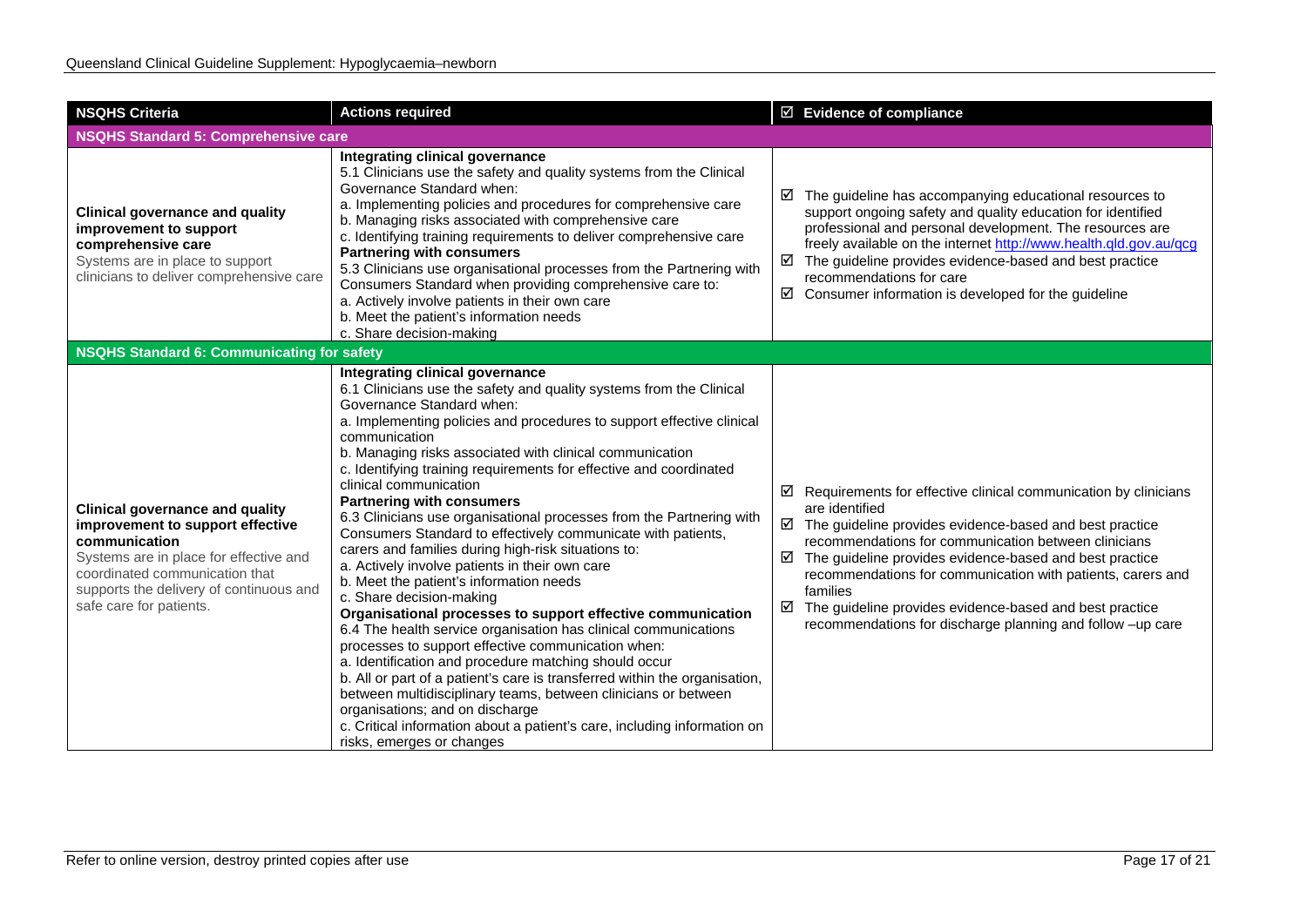| <b>NSQHS Criteria</b>                                                                                                                                                                          | <b>Actions required</b>                                                                                                                                                                                                                                                                                                                                                                                                                                                                                                                                                                                                                                                                                                                                                                                                                                                                                                                                                                             | $\boxtimes$ Evidence of compliance                                                                                                                                                           |
|------------------------------------------------------------------------------------------------------------------------------------------------------------------------------------------------|-----------------------------------------------------------------------------------------------------------------------------------------------------------------------------------------------------------------------------------------------------------------------------------------------------------------------------------------------------------------------------------------------------------------------------------------------------------------------------------------------------------------------------------------------------------------------------------------------------------------------------------------------------------------------------------------------------------------------------------------------------------------------------------------------------------------------------------------------------------------------------------------------------------------------------------------------------------------------------------------------------|----------------------------------------------------------------------------------------------------------------------------------------------------------------------------------------------|
| <b>NSQHS Standard 6: Communicating for safety (continued)</b>                                                                                                                                  |                                                                                                                                                                                                                                                                                                                                                                                                                                                                                                                                                                                                                                                                                                                                                                                                                                                                                                                                                                                                     |                                                                                                                                                                                              |
| <b>Communication of critical</b><br>information<br>Systems to effectively communicate<br>critical information and risks when they<br>emerge or change are used to ensure<br>safe patient care. | <b>Communicating critical information</b><br>6.9 Clinicians and multidisciplinary teams use clinical<br>communication processes to effectively communicate critical<br>information, alerts and risks, in a timely way, when they emerge or<br>change to:<br>a. Clinicians who can make decisions about care<br>b. Patients, carers and families, in accordance with the wishes of the<br>patient<br>6.10 The health service organisation ensures that there are<br>communication processes for patients, carers and families to directly<br>communicate critical information and risks about care to clinicians                                                                                                                                                                                                                                                                                                                                                                                     | $\boxtimes$ Requirements for effective clinical communication of critical<br>information are identified<br>$\boxtimes$ Requirements for escalation of care are identified                    |
| <b>Correct identification and procedure</b><br>matching<br>Systems to maintain the identity of the<br>patient are used to ensure that the<br>patient receives the care intended for<br>them.   | Correct identification and procedure matching<br>6.5 The health service organisation:<br>a. Defines approved identifiers for patients according to best-<br>practice guidelines<br>b. Requires at least three approved identifiers on registration and<br>admission; when care, medication, therapy and other services are<br>provided; and when clinical handover, transfer or discharge<br>documentation is generated                                                                                                                                                                                                                                                                                                                                                                                                                                                                                                                                                                             | $\boxtimes$ Requirements for safe and for correct patient identification are<br>identified                                                                                                   |
| <b>Communicating at clinical handover</b><br>Processes for structured clinical<br>handover are used to effectively<br>communicate about the health care of<br>patients.                        | <b>Clinical handover</b><br>6.7 The health service organisation, in collaboration with clinicians,<br>defines the:<br>a. Minimum information content to be communicated at clinical<br>handover, based on best-practice guidelines<br>b. Risks relevant to the service context and the particular needs of<br>patients, carers and families<br>c. Clinicians who are involved in the clinical handover<br>6.8 Clinicians use structured clinical handover processes that<br>include:<br>a. Preparing and scheduling clinical handover<br>b. Having the relevant information at clinical handover<br>c. Organising relevant clinicians and others to participate in clinical<br>handover<br>d. Being aware of the patient's goals and preferences<br>e. Supporting patients, carers and families to be involved in clinical<br>handover, in accordance with the wishes of the patient<br>f. Ensuring that clinical handover results in the transfer of<br>responsibility and accountability for care | $\boxtimes$ The guideline acknowledges the need for local protocols to<br>support transfer of information, professional responsibility and<br>accountability for some or all aspects of care |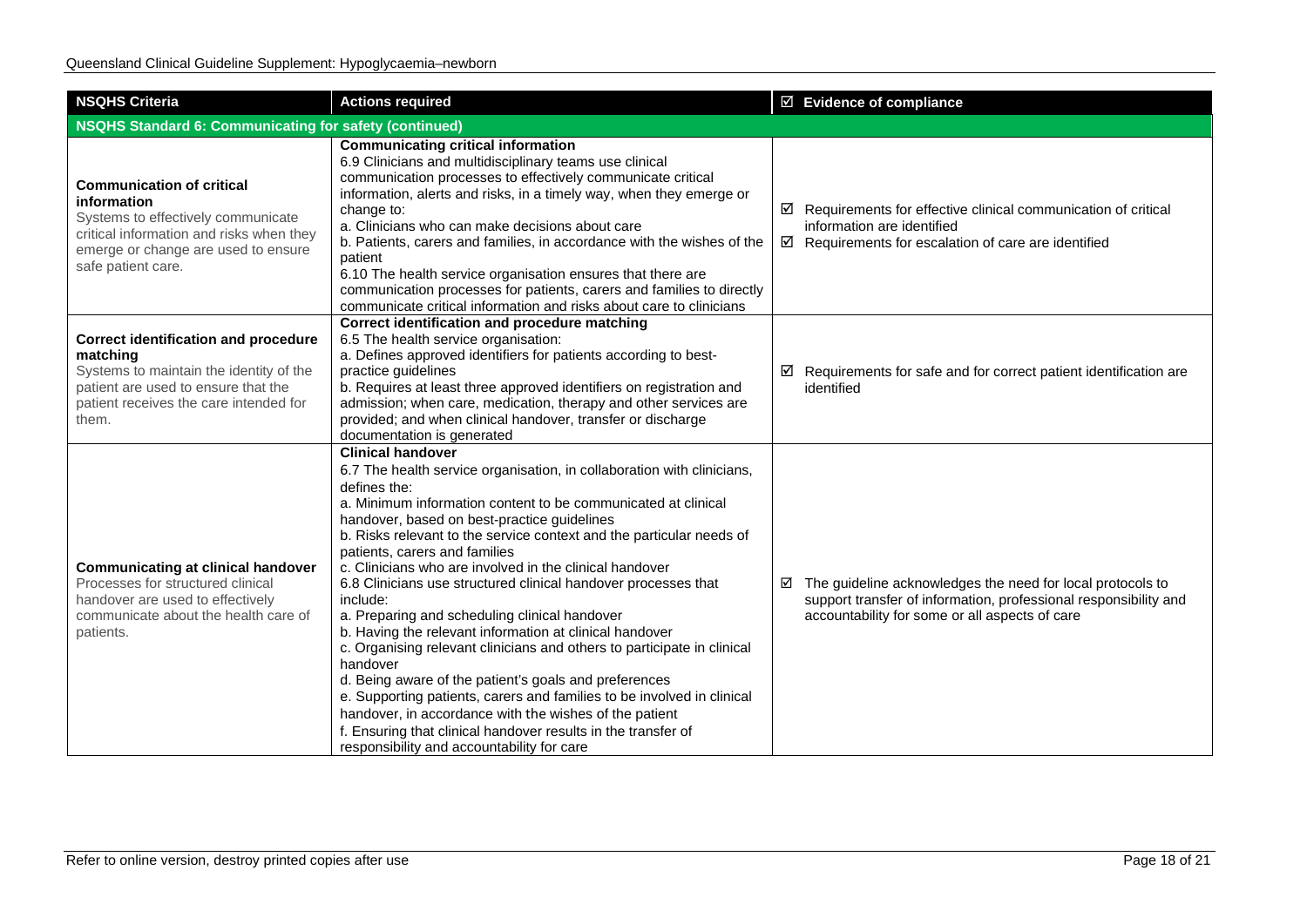| <b>NSQHS Criteria</b>                                                                                                                                                                                                                                                                         | <b>Actions required</b>                                                                                                                                                                                                                                                                                                                                                                                                                                                                                                                                                                                                                                                                                            | $\boxtimes$ Evidence of compliance                                                                                                                                                           |
|-----------------------------------------------------------------------------------------------------------------------------------------------------------------------------------------------------------------------------------------------------------------------------------------------|--------------------------------------------------------------------------------------------------------------------------------------------------------------------------------------------------------------------------------------------------------------------------------------------------------------------------------------------------------------------------------------------------------------------------------------------------------------------------------------------------------------------------------------------------------------------------------------------------------------------------------------------------------------------------------------------------------------------|----------------------------------------------------------------------------------------------------------------------------------------------------------------------------------------------|
| <b>NSQHS Standard 7: Blood management</b>                                                                                                                                                                                                                                                     |                                                                                                                                                                                                                                                                                                                                                                                                                                                                                                                                                                                                                                                                                                                    |                                                                                                                                                                                              |
| <b>Clinical governance and quality</b><br>improvement to support blood<br>management<br>Organisation-wide governance and<br>quality improvement systems are used<br>to ensure safe and high-quality care of<br>patients' own blood, and to ensure that<br>blood product requirements are met. | Integrating clinical governance<br>7.1 Clinicians use the safety and quality systems from the Clinical<br>Governance Standard when:<br>a. Implementing policies and procedures for blood management<br>b. Managing risks associated with blood management<br>c. Identifying training requirements for blood management                                                                                                                                                                                                                                                                                                                                                                                             | The guideline provides evidence-based and best practice<br>⊻<br>recommendations for use of blood products                                                                                    |
| Prescribing and clinical use of blood<br>and blood products<br>The clinical use of blood and blood<br>products is appropriate, and strategies<br>are used to reduce the risks associated<br>with transfusion.                                                                                 | Optimising and conserving patients' own blood<br>7.4 Clinicians use the blood and blood products processes to<br>manage the need for, and minimise the inappropriate use of, blood<br>and blood products by:<br>a. Optimising patients' own red cell mass, haemoglobin and iron<br>stores<br>b. Identifying and managing patients with, or at risk of, bleeding<br>c. Determining the clinical need for blood and blood products, and<br>related risks<br>Prescribing and administering blood and blood products<br>7.6 The health service organisation supports clinicians to prescribe<br>and administer blood and blood products appropriately, in<br>accordance with national guidelines and national criteria | The guideline provides evidence-based and best practice<br>☑<br>recommendations for use of blood products<br>The guideline is consistent with recommendations of national<br>☑<br>guidelines |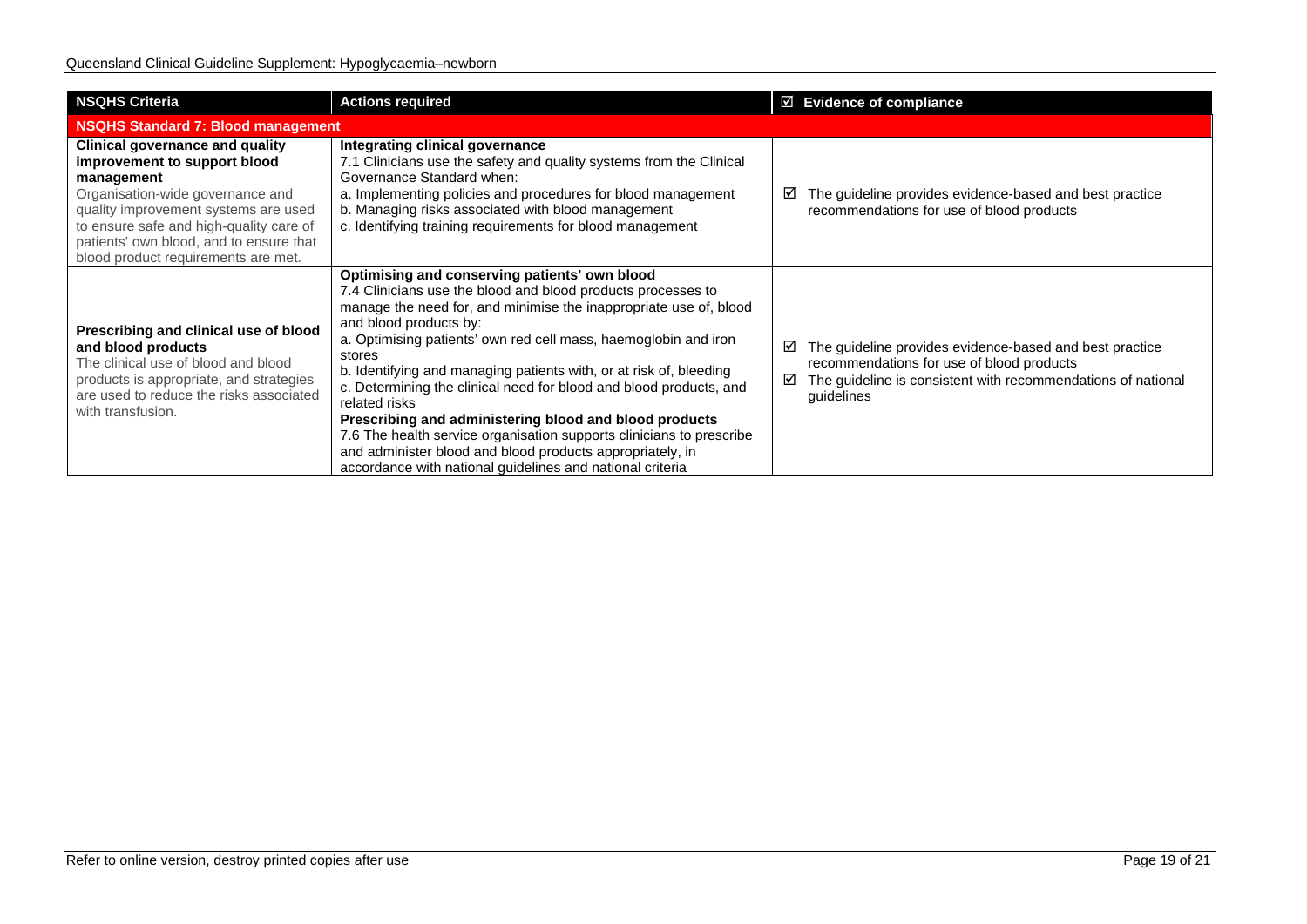| <b>NSQHS Criteria</b>                                                                                                                                                                                                                                                                              | <b>Actions required</b>                                                                                                                                                                                                                                                                                                                                                                                                                                                                                                                                                                                                                                                                                                                                                                                                                                                                                                                                                                                                                                                                                                                                                                                                              | $\boxtimes$ Evidence of compliance                                                                                                                                                                                                                                                         |  |  |
|----------------------------------------------------------------------------------------------------------------------------------------------------------------------------------------------------------------------------------------------------------------------------------------------------|--------------------------------------------------------------------------------------------------------------------------------------------------------------------------------------------------------------------------------------------------------------------------------------------------------------------------------------------------------------------------------------------------------------------------------------------------------------------------------------------------------------------------------------------------------------------------------------------------------------------------------------------------------------------------------------------------------------------------------------------------------------------------------------------------------------------------------------------------------------------------------------------------------------------------------------------------------------------------------------------------------------------------------------------------------------------------------------------------------------------------------------------------------------------------------------------------------------------------------------|--------------------------------------------------------------------------------------------------------------------------------------------------------------------------------------------------------------------------------------------------------------------------------------------|--|--|
| NSQHS Standard 8: Recognising and responding to acute deterioration                                                                                                                                                                                                                                |                                                                                                                                                                                                                                                                                                                                                                                                                                                                                                                                                                                                                                                                                                                                                                                                                                                                                                                                                                                                                                                                                                                                                                                                                                      |                                                                                                                                                                                                                                                                                            |  |  |
| <b>Clinical governance and quality</b><br>improvement to support recognition<br>and response systems<br>Organisation-wide systems are used to<br>support and promote detection and<br>recognition of acute deterioration, and<br>the response to patients whose<br>condition acutely deteriorates. | Integrating clinical governance<br>8.1 Clinicians use the safety and quality systems from the Clinical<br>Governance Standard when:<br>a. Implementing policies and procedures for recognising and<br>responding to acute deterioration<br>b. Managing risks associated with recognising and responding to<br>acute deterioration<br>c. Identifying training requirements for recognising and responding<br>to acute deterioration<br><b>Partnering with consumers</b><br>8.3 Clinicians use organisational processes from the Partnering with<br>Consumers Standard when recognising and responding to acute<br>deterioration to:<br>a. Actively involve patients in their own care<br>b. Meet the patient's information needs<br>c. Share decision-making<br>Recognising acute deterioration<br>8.4 The health service organisation has processes for clinicians to<br>detect acute physiological deterioration that require clinicians to:<br>a. Document individualised vital sign monitoring plans<br>b. Monitor patients as required by their individualised monitoring<br>plan<br>c. Graphically document and track changes in agreed observations<br>to detect acute deterioration over time, as appropriate for the patient | The guideline is consistent with National Consensus statements<br>⊻<br>recommendations<br>The guideline recommends use of tools consistent with the<br>☑<br>principles of recognising and responding to clinical deterioration<br>Consumer information is developed for the guideline<br>☑ |  |  |